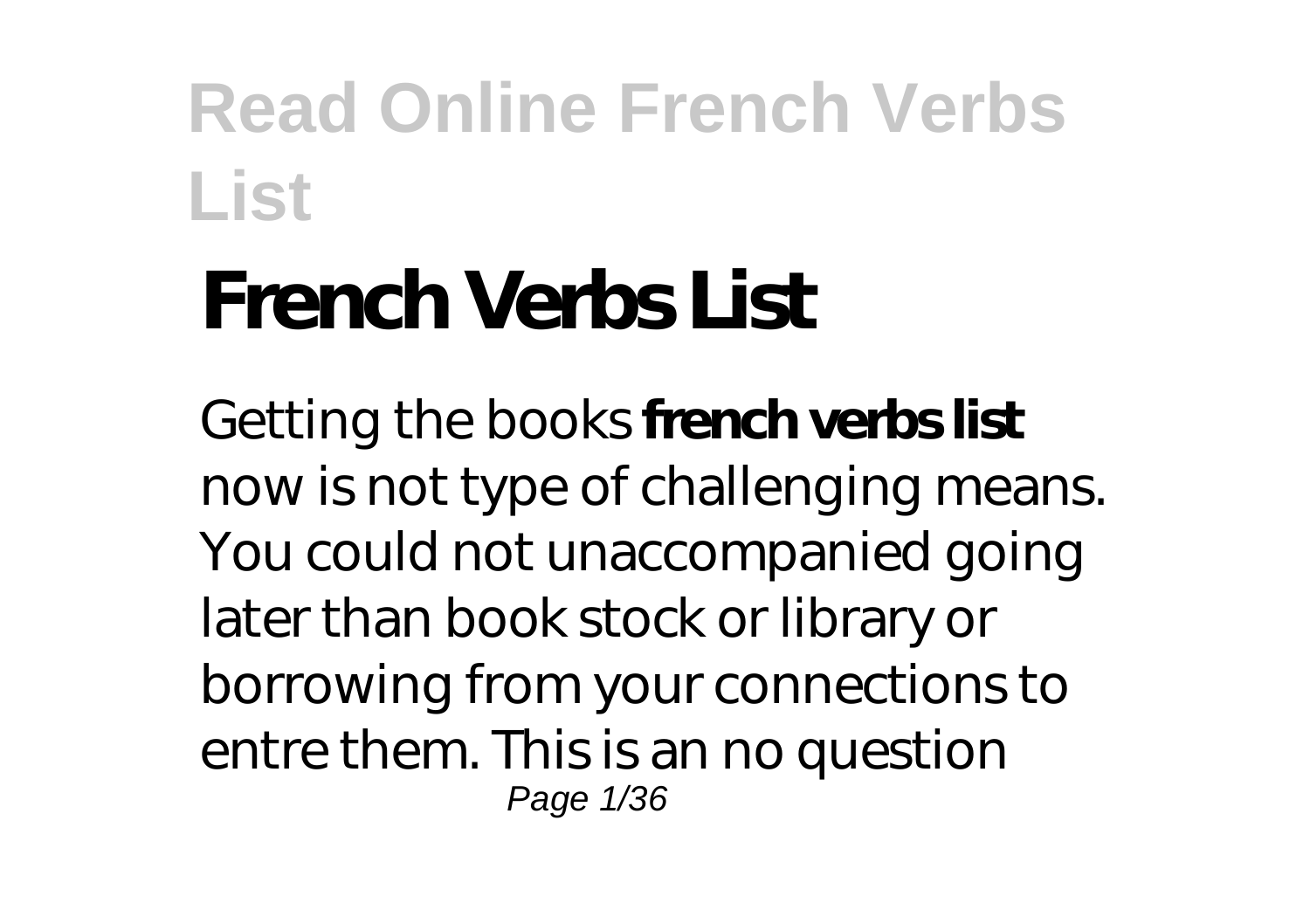easy means to specifically acquire lead by on-line. This online declaration french verbs list can be one of the options to accompany you taking into consideration having extra time.

It will not waste your time. say yes Page 2/36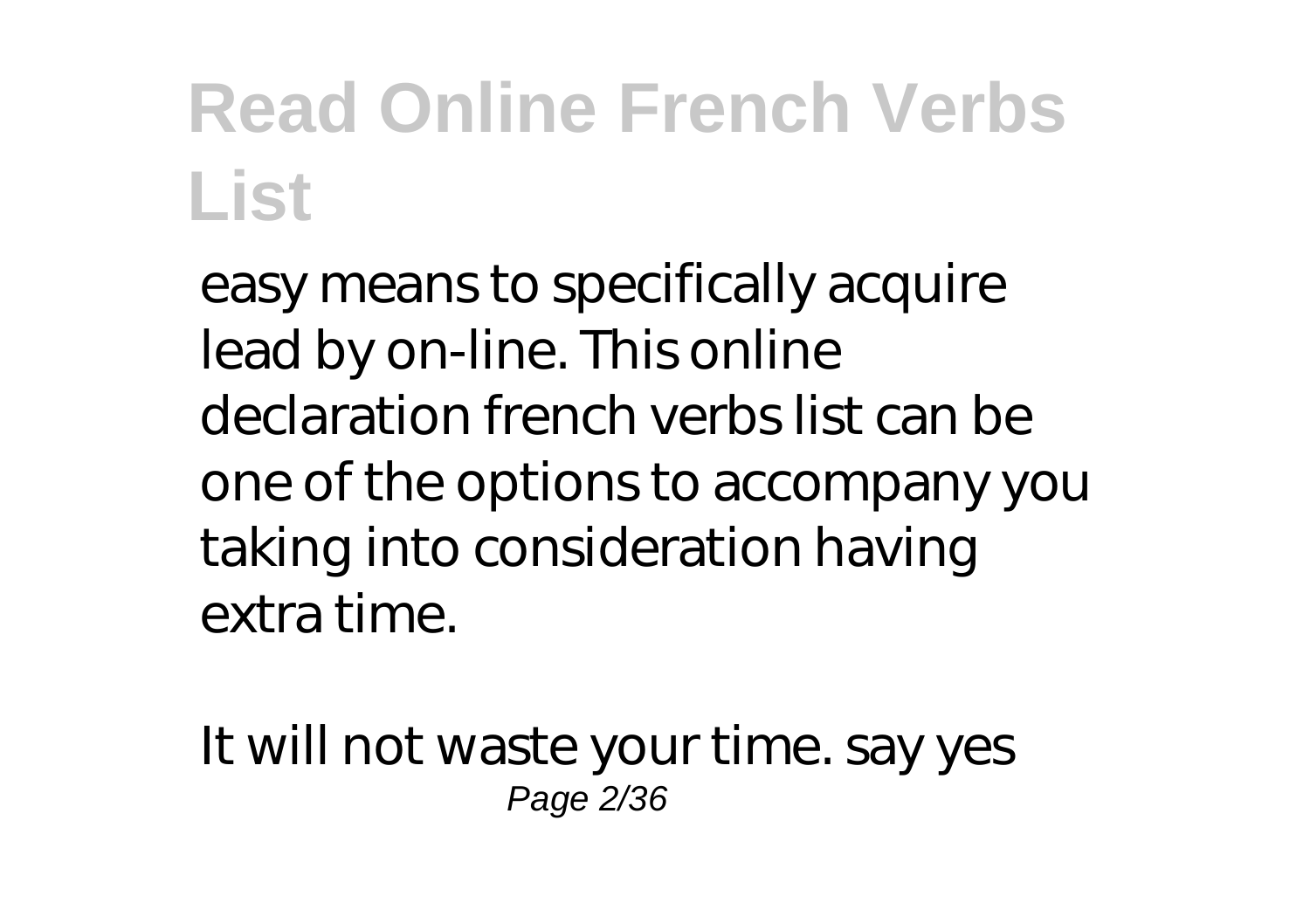me, the e-book will certainly way of being you further thing to read. Just invest little mature to right of entry this on-line revelation **french verbs list** as capably as review them wherever you are now.

French conjugation - How to Page 3/36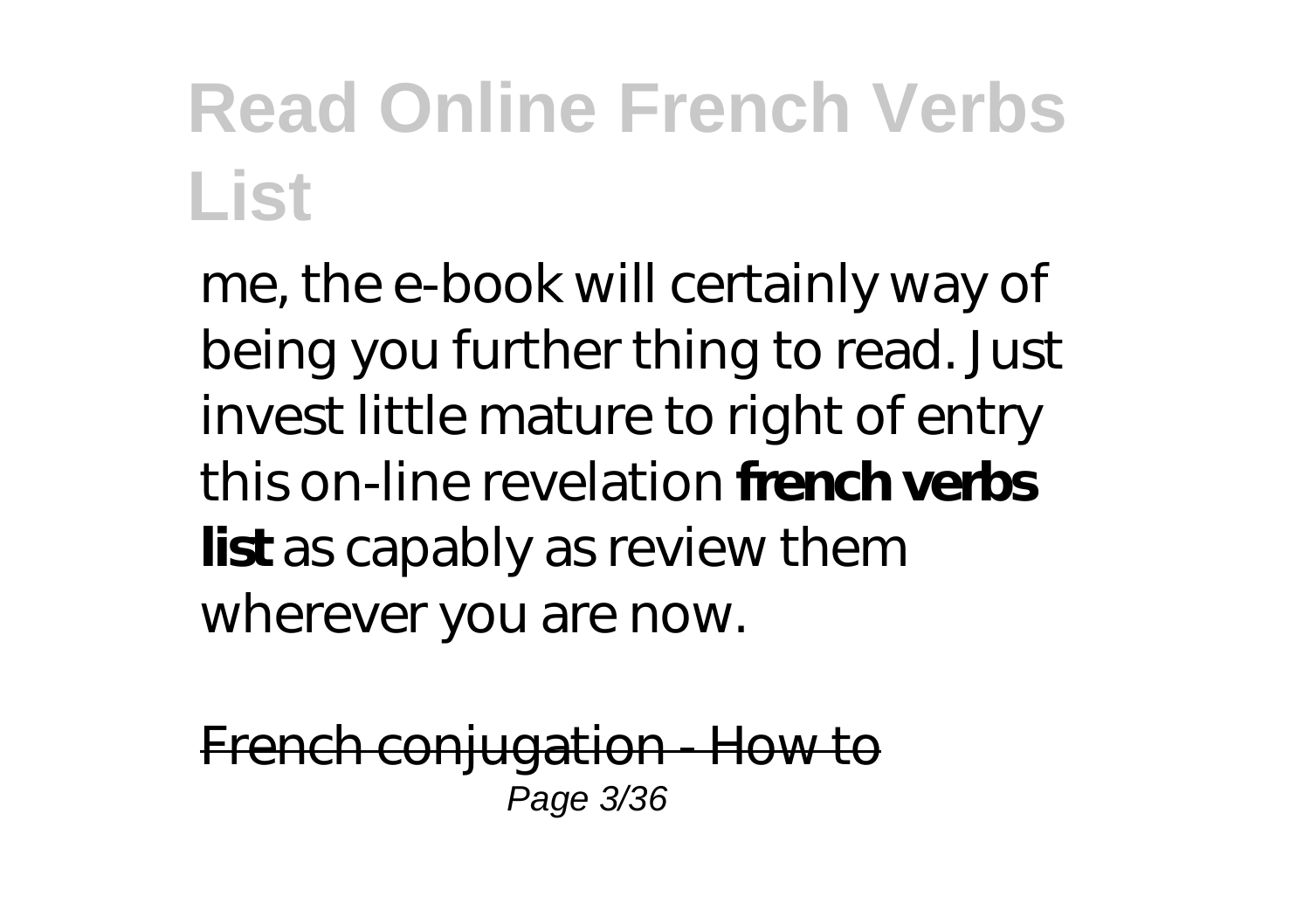memorize French verbs (5 EASY Tips) 100 Verbs Every French Beginner Must-Know 100 Really Useful French Verbs *Top 400 French Verbs For Everyday Life* 70+ Common French Verbs with Conjugation · Présent, Futur \u0026 Imparfait #2 List of Regular -ER verbs (pages 8-9, French Page 4/36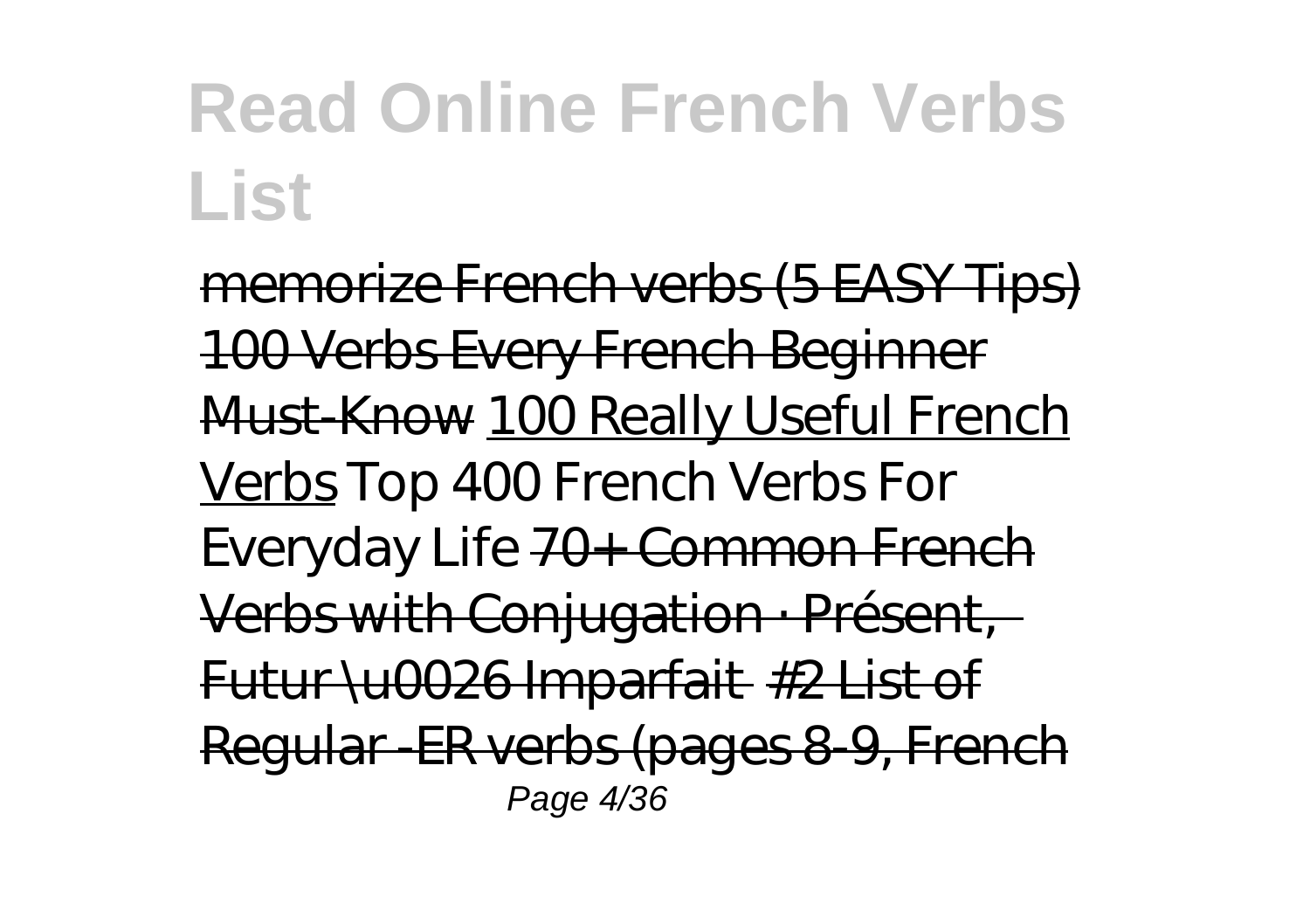Verbs Made Easy) 75 Regular French Verbs ending in ER (with FREE PDF) - Present Tense - French grammar for beginners *Group 1 Regular French Verbs ending in \"ER\" (Present Tense) 400 French verbs conjugated at the Present tense 100 most common French verbs (with FREE* Page 5/36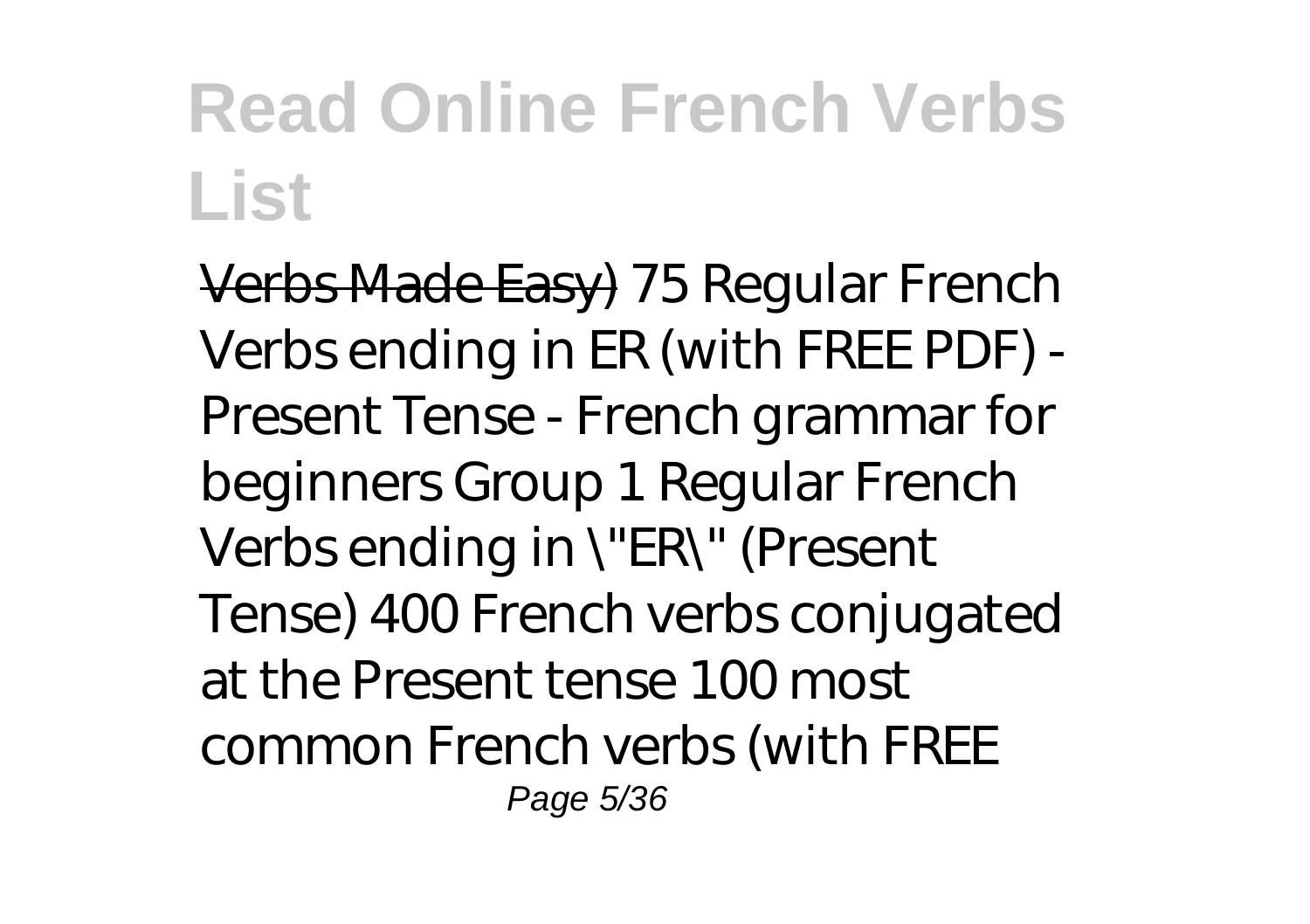*PDF) - French vocabulary* **French Lesson 37 - Common MUST KNOW Verbs MOST USED Basic French verbs expressions - Verbes communs All 18 French Verb Tenses Explained in 12 Minutes! How Many Do You Know? Learn French in 1 Hour - ALL You Need to Speak French** *Slow and Easy* Page 6/36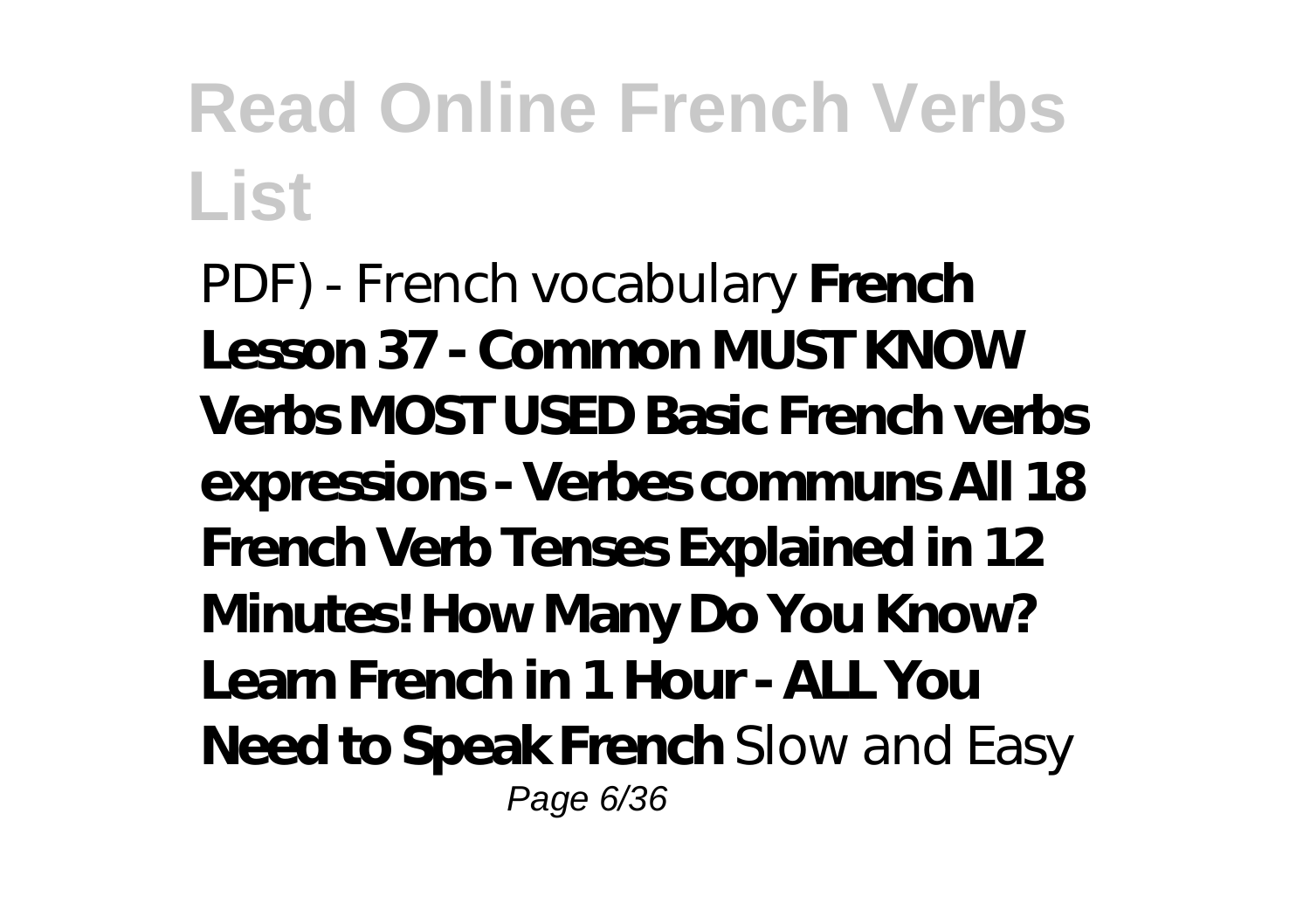*French Conversation Practice* French Conjugation: Passé composé Versus Imparfait. **Learn French Daily Conversation ||| Useful French Phrases For Daily Life** Learn French While You Sleep Most Important French Phrases and Words English/French French verbs (avoir; être; faire; aller) Page 7/36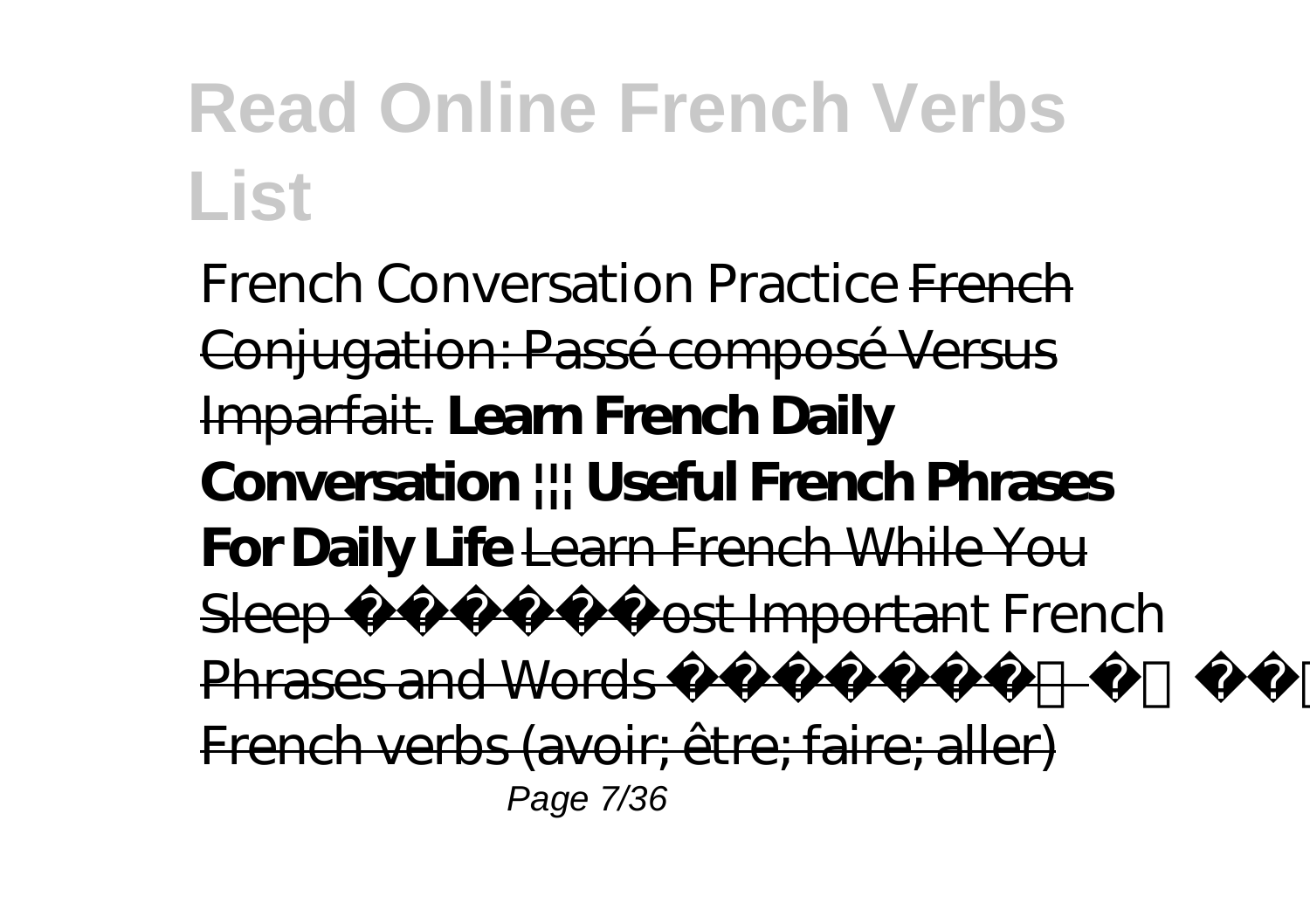#### en chanson

2100 French Vocabularies for GCSE French  $\frac{1}{2}$  3.5 Hour Aller (to go) + prepositions (French Essentials Lesson 11) *Learn 400 French phrases to make yourself understood in France* LEARN FRENCH WHILE YOU SLEEP # NIGHT 1 *French Verbs: Most* Page 8/36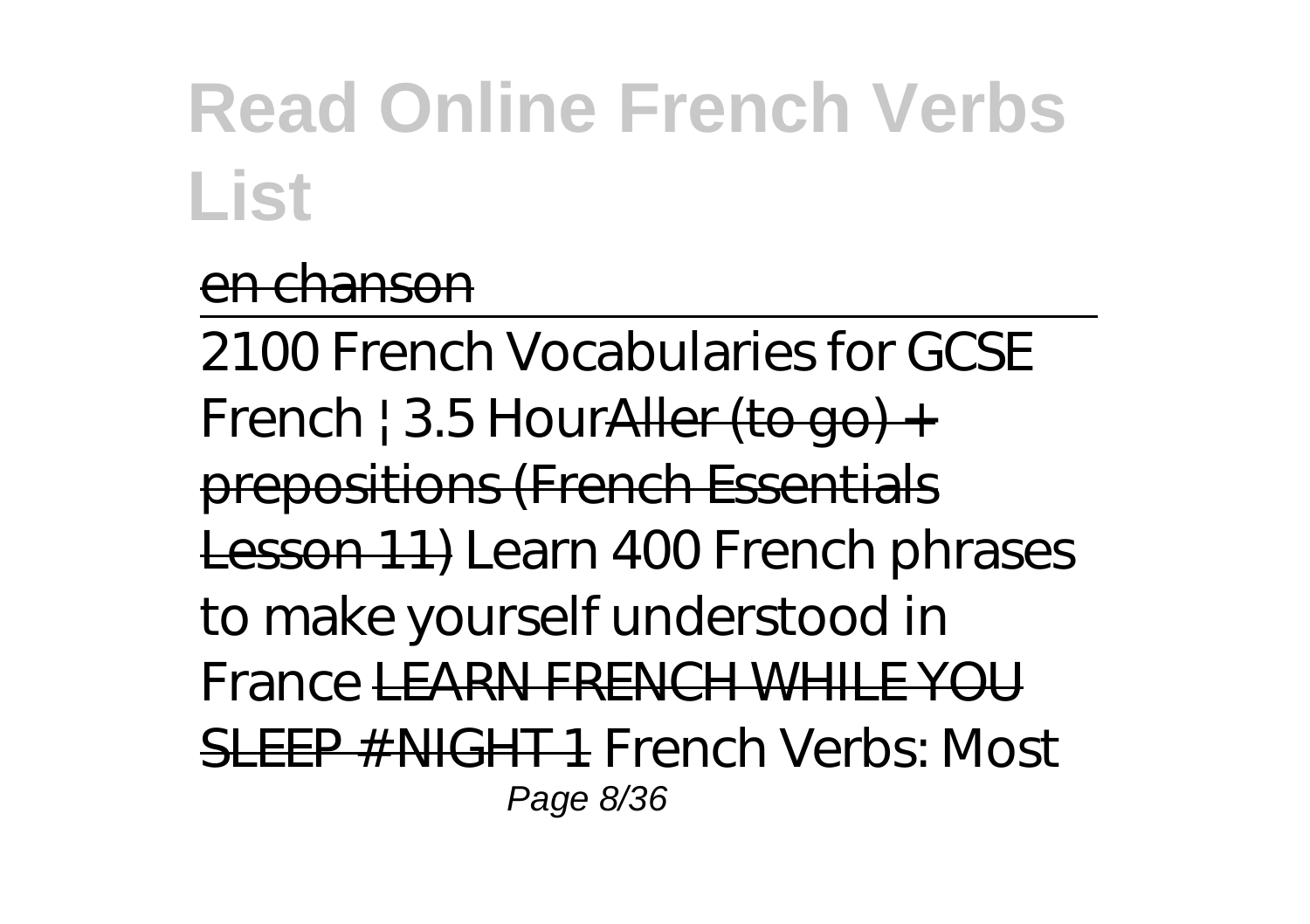*Common Conjugation in Sentences* The 400 most used French verbs *The 3 French verb groups*

French Verbs with Prepositions - Part I French verbs + de - Daily French **TOP 100 FRENCH VERBS PRONOUNCED** *Learn French Conjugation # Discover all the French* Page 9/36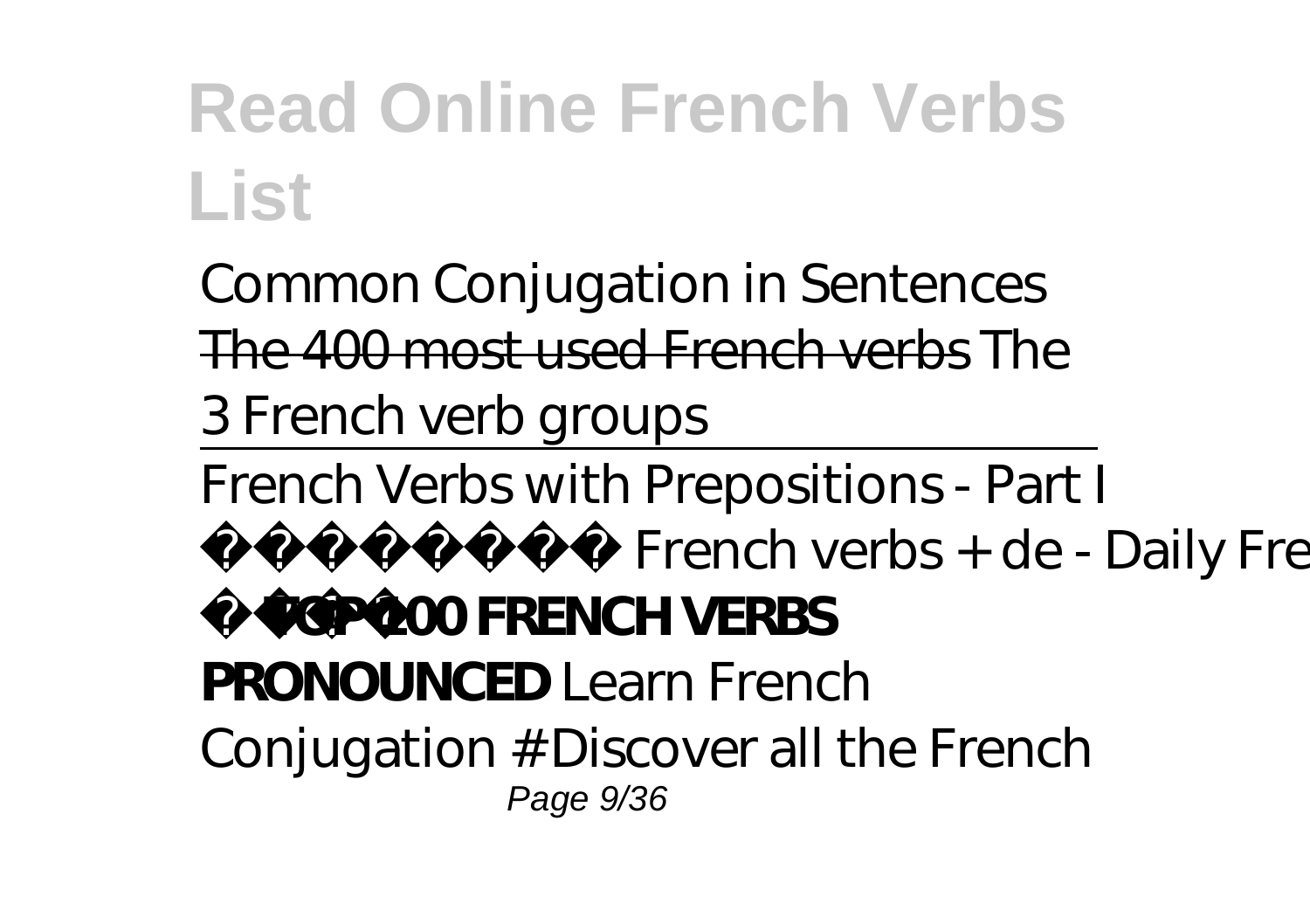#### *tenses* **2nd group French Verbs ending in IR (with FREE PDF) - Present Tense - French grammar for**

#### **beginners**

French Verbs List French; Verbs; 100 Most Common French Verbs; 100 Most Common French Verbs. This is a ... Page 10/36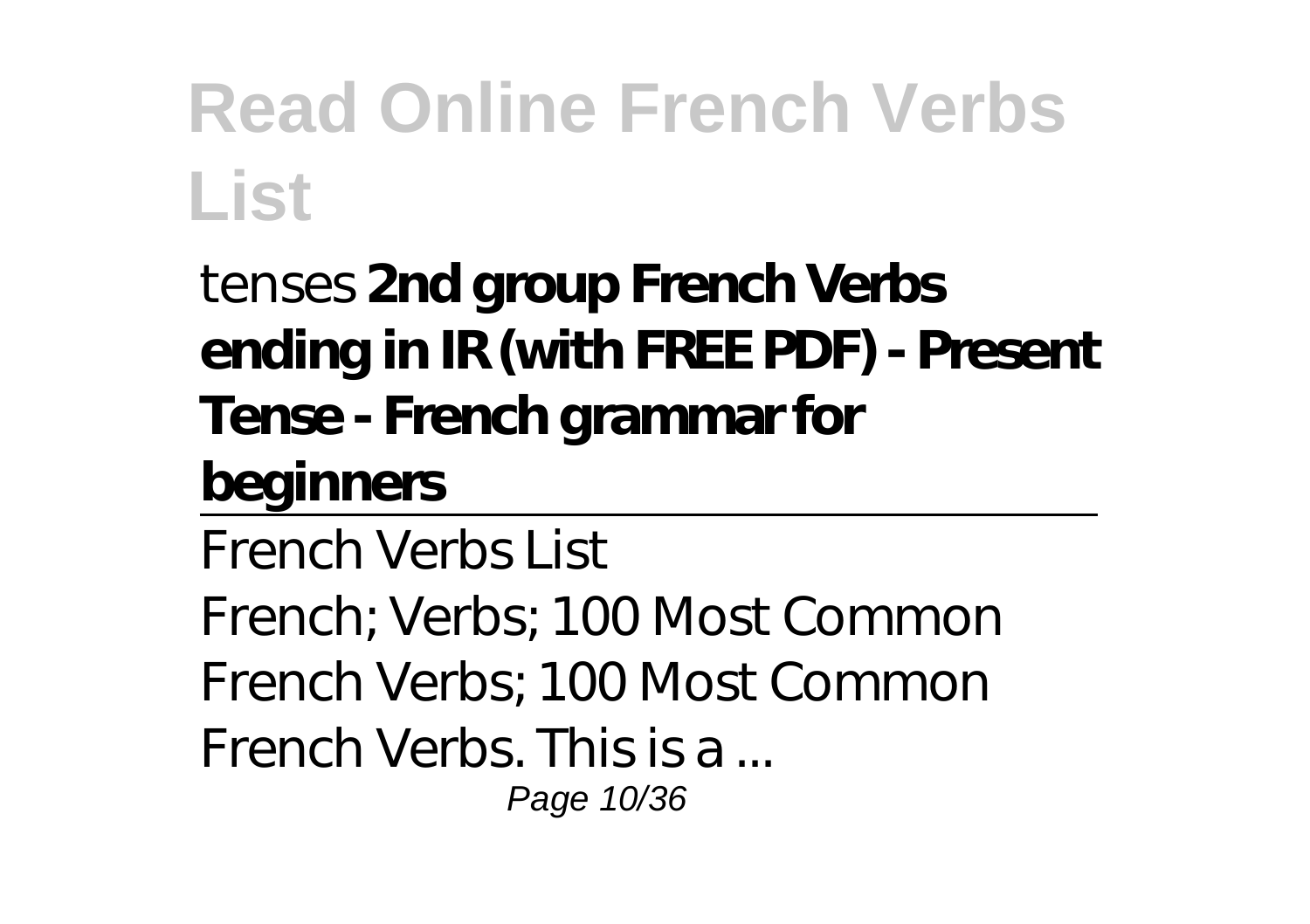100 Most Common French Verbs - Linguasorb The fourth French verb on our list is, unfortunately, another irregular verb. I know, I ...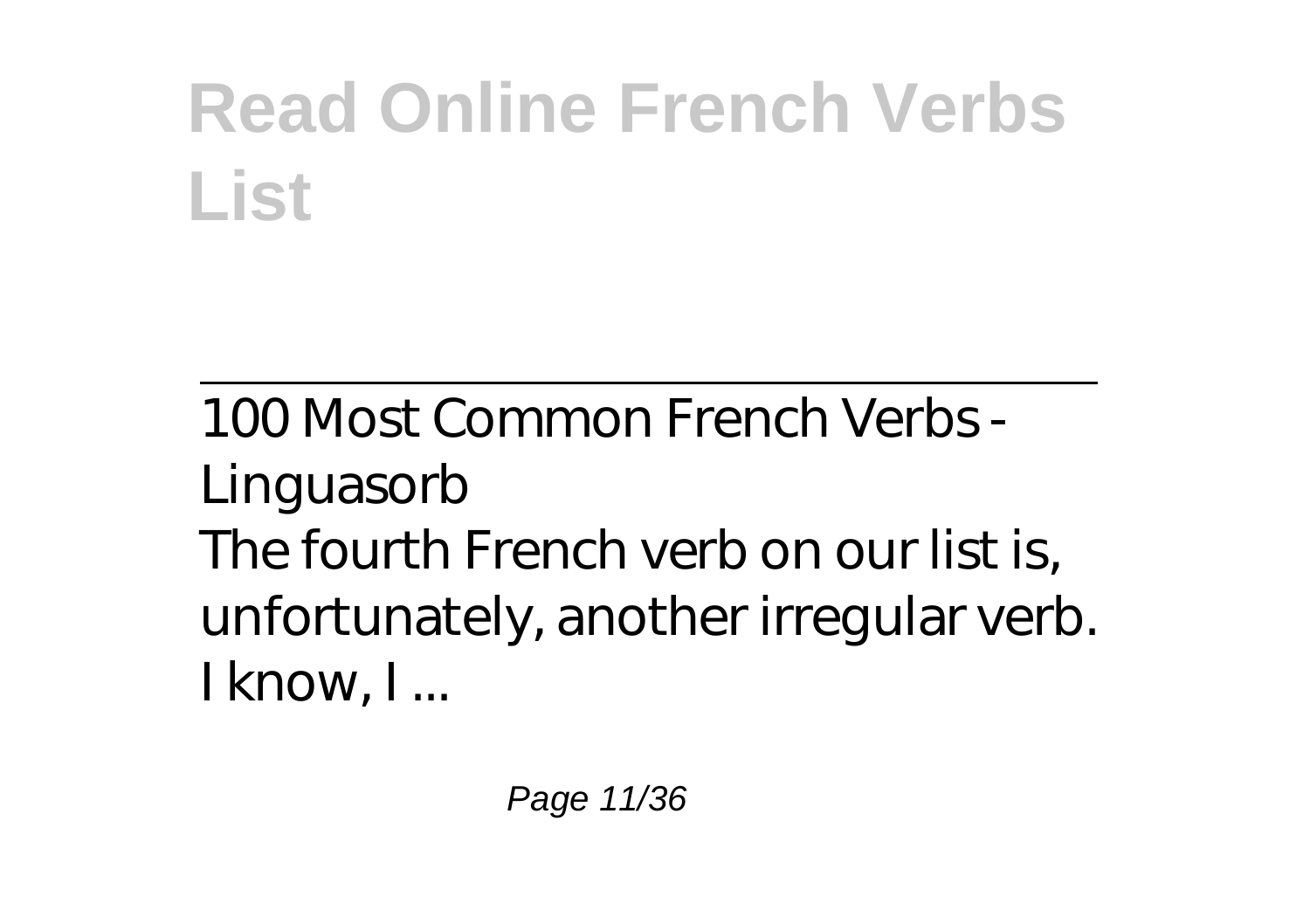#### 200 Most Common French Verbs [+ PDF] | Talk in French 1. être  $-$  "to be". je suis  $-$  I am. tu es — you (singular informal) are. il, elle, on est — he, she, it is. nous sommes — we are. vous êtes — you (plural informal/singular formal) are. Page 12/36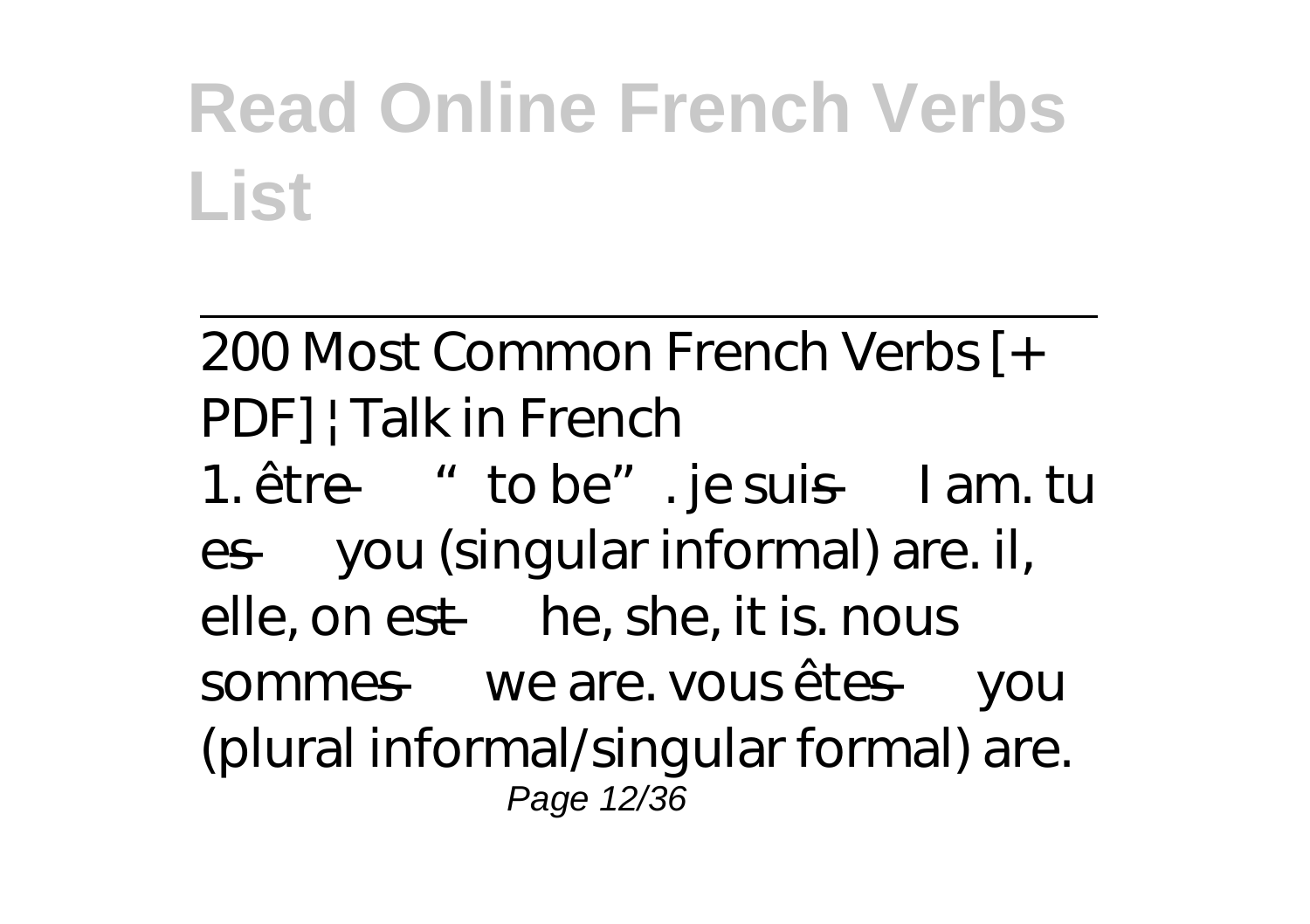ils, elles sont — they are. Example: Je suis devant le cinéma. (I am in front of the movie theater.)

The 20 Most Common French Verbs (And How To Use Them) 681 Most Common French/English Page 13/36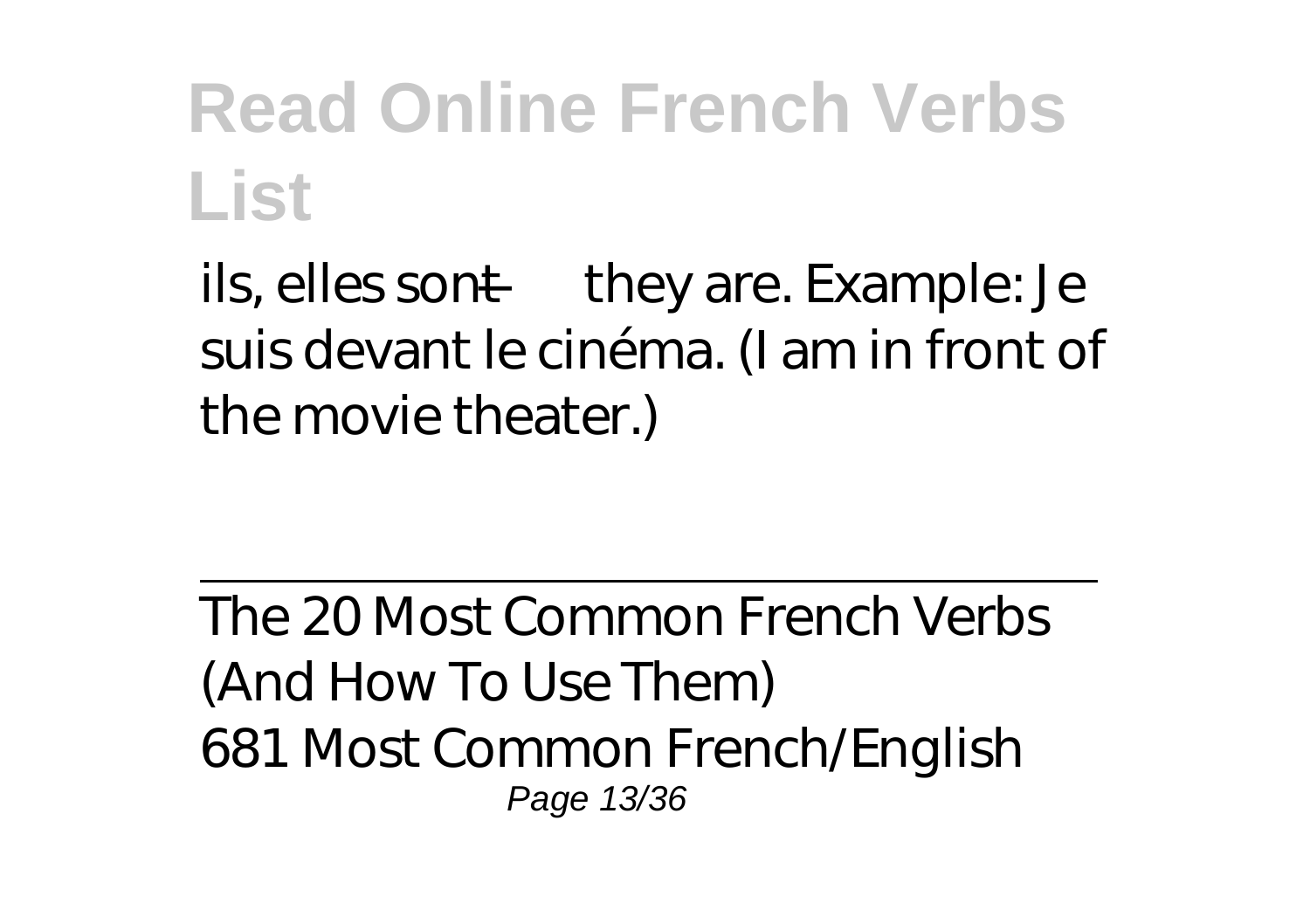Verb List (Highlighted) Orange Highlights: 3 core verbs 'to be', 'to have', 'to do'. Green Highlights: être verbs (involving movement) Blue Highlights: modal verbs devoir, pouvoir, vouloir. Yellow Highlights: most commonly used verbs.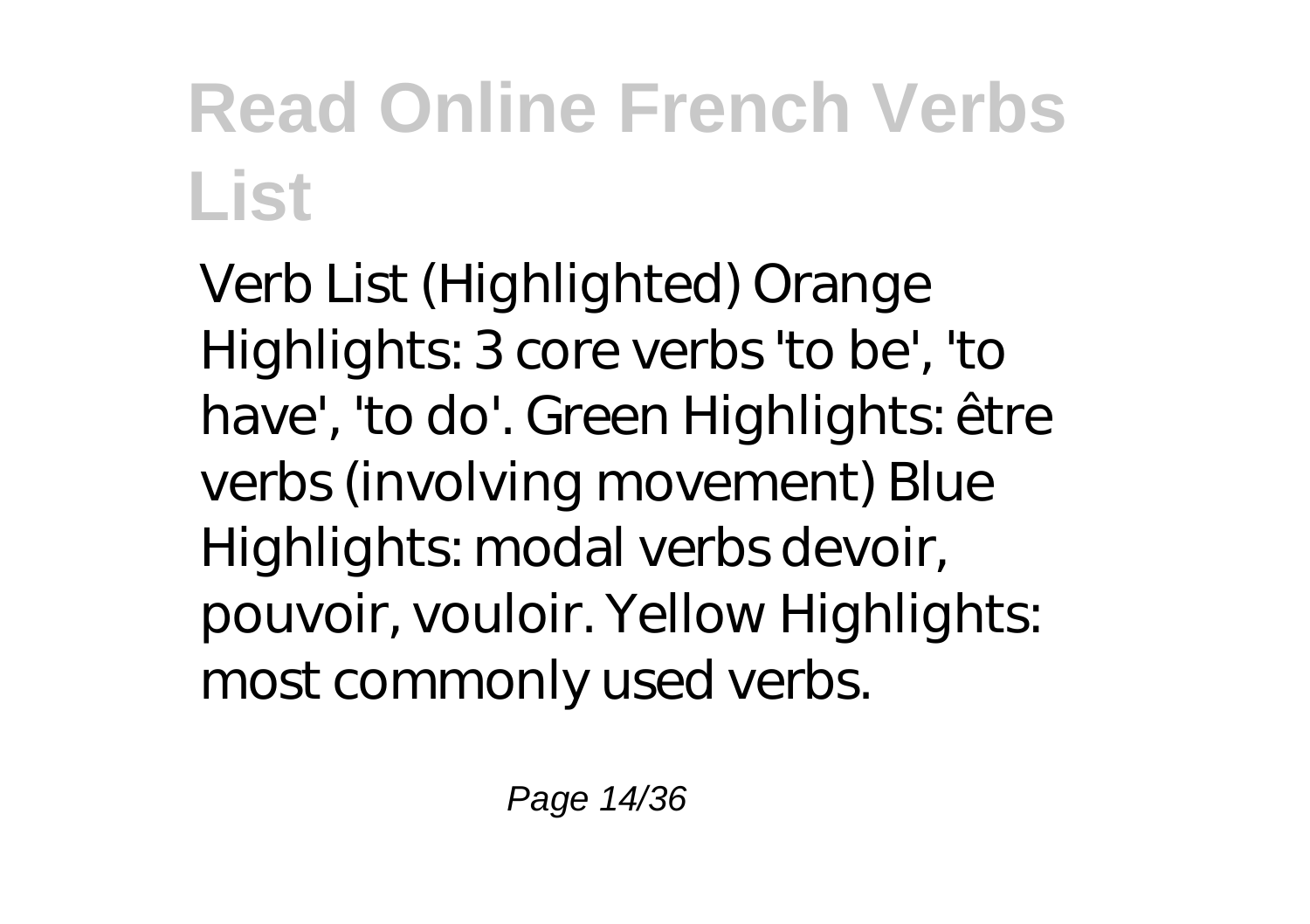French Verb List of 681 Most Common Verbs and Translations This list of common French verbs is the most useful vocabulary you can have. You'll surely encounter these several times as you're learning French. So, it' s crucial to be familiar Page 15/36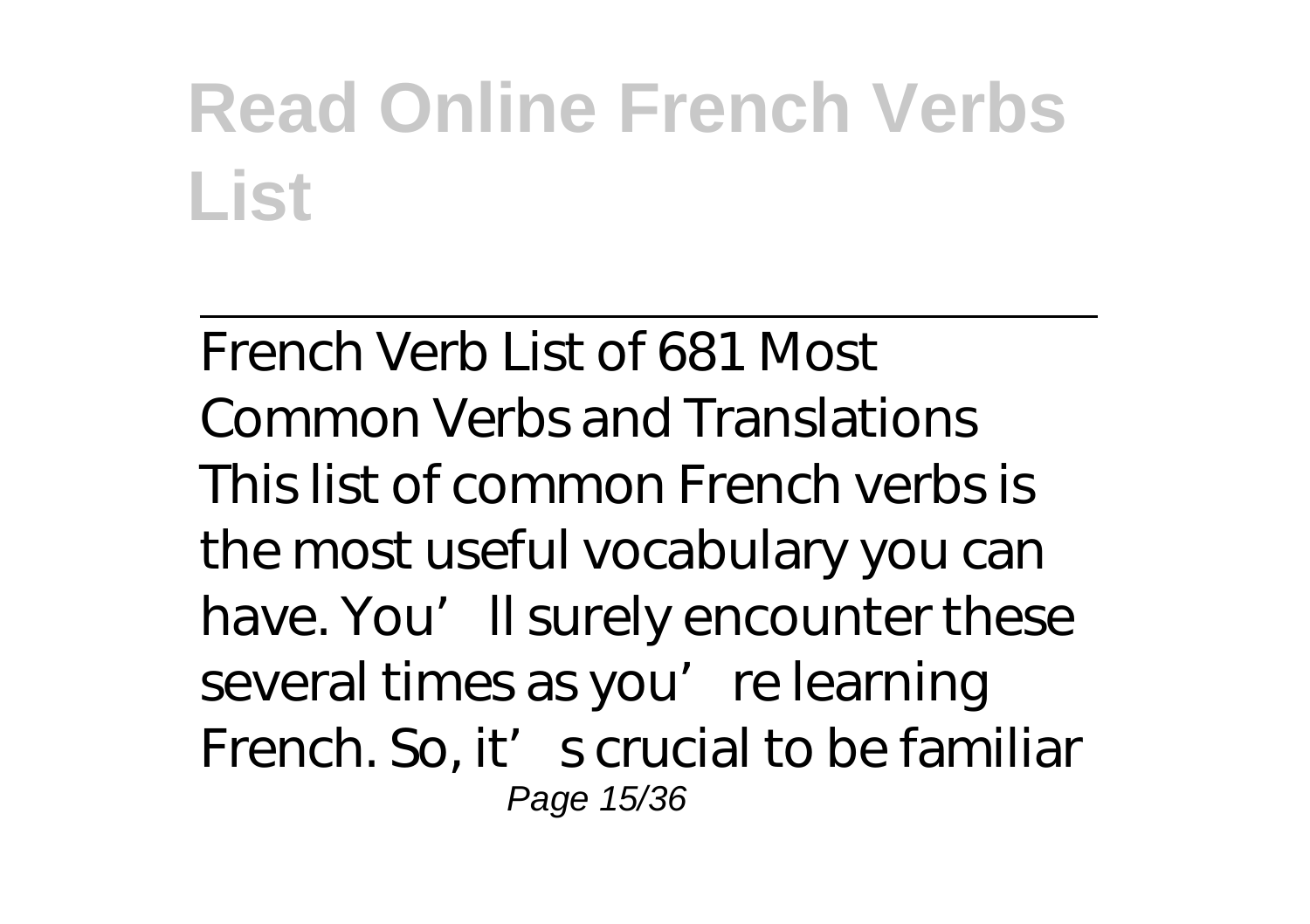with these French verbs to reach complete fluency. French Verb. English translation. être. to be. avoir. to have.

Full Guide to French Verbs: Tenses, Conjugations, Examples ... Page 16/36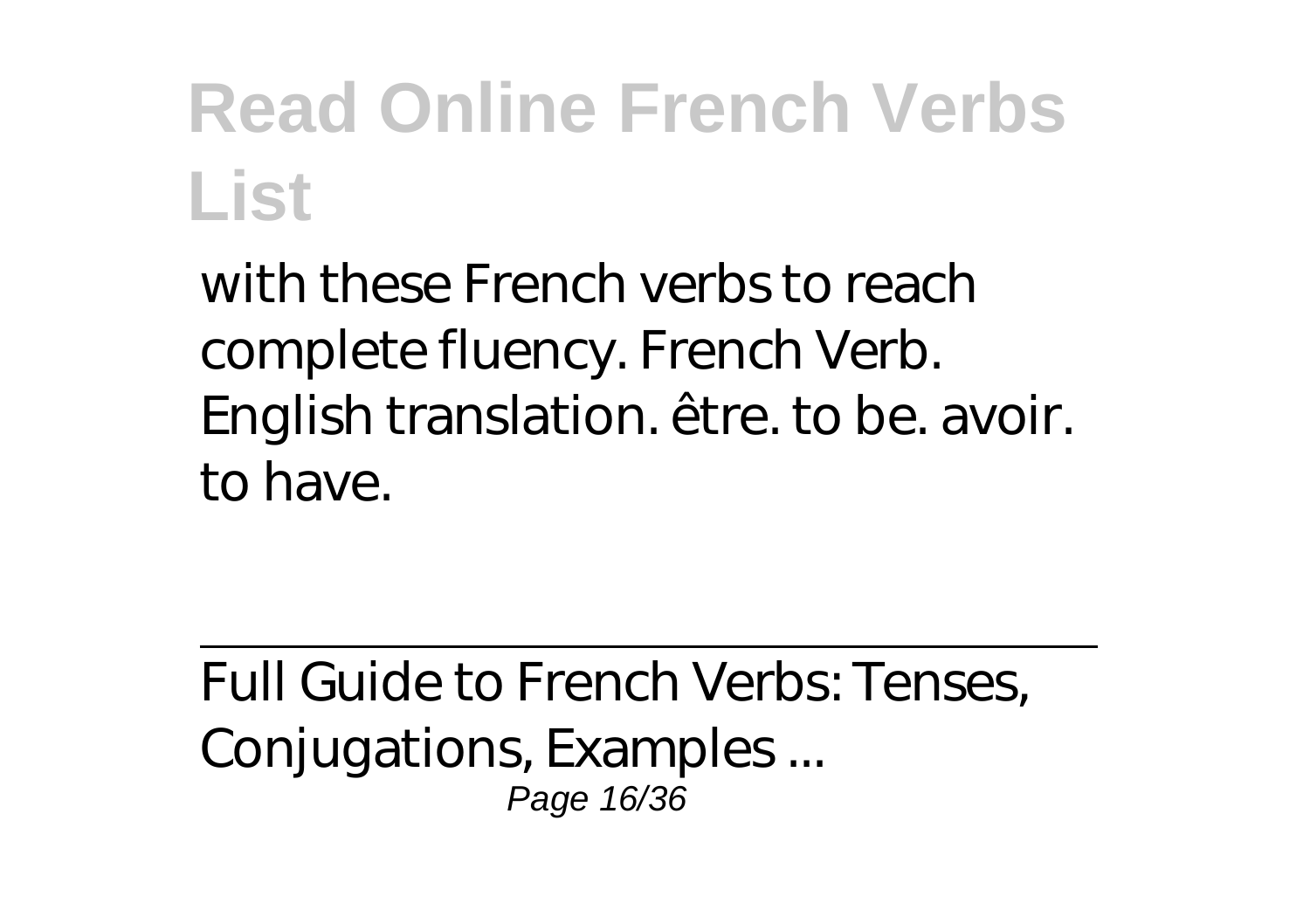To conjugate these regular -ir verbs, just remove the -ir ending and add the ending that fits the subject of your sentence. abolir – to abolish. acceuillir – to welcome. accomplir – to accomplish. affaiblir – to weaken. agir – to act. avertir – to warn. bâtir – to build. bénir – to bless. Page 17/36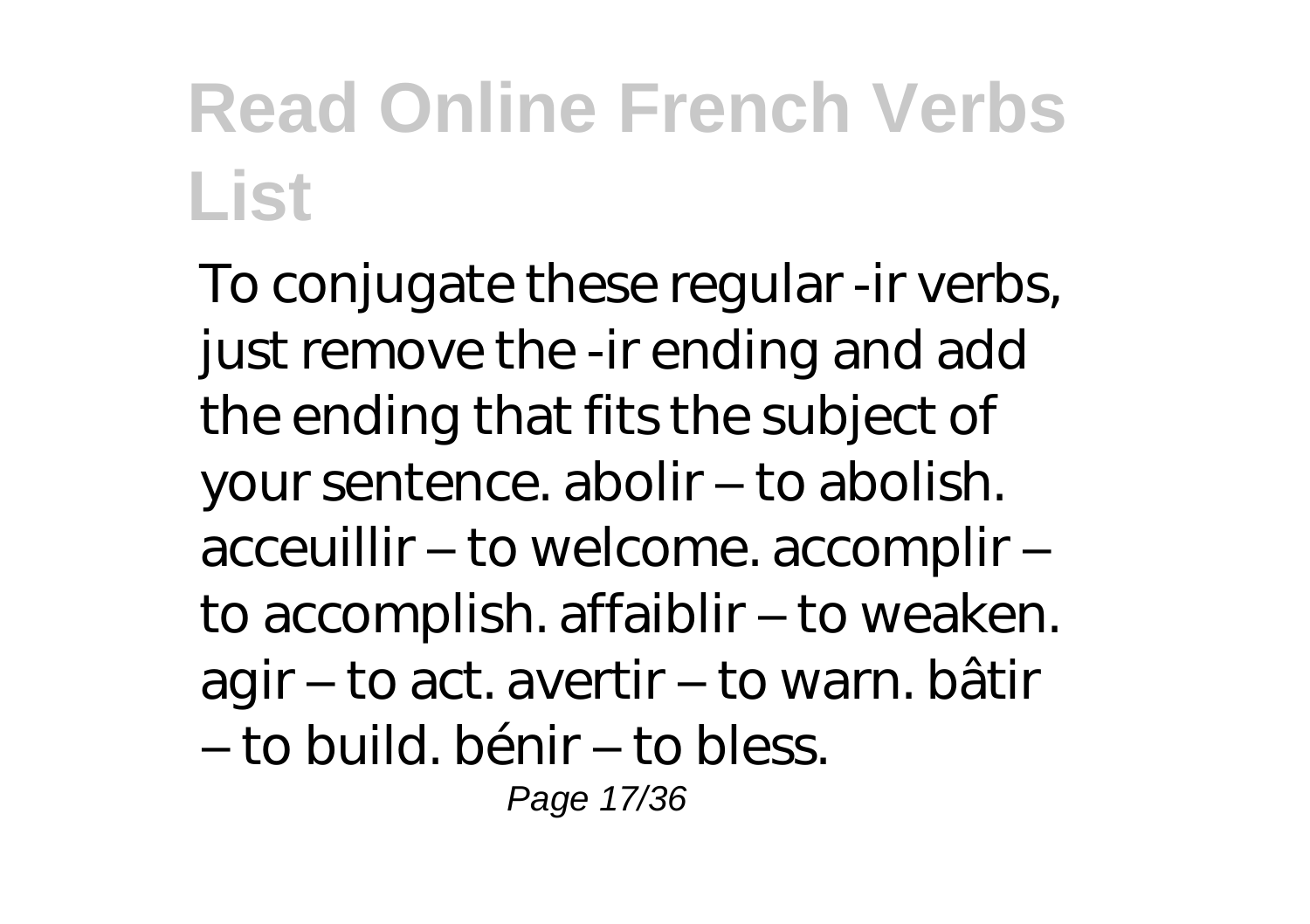100+ Common Regular French Verbs: Er, Ir, and Re Verbs French Verbs. Verb Frequency Lists. Learn the most common verbs in French. Top French verbs: Regular verbs list: Irregular verbs list: Top ER Page 18/36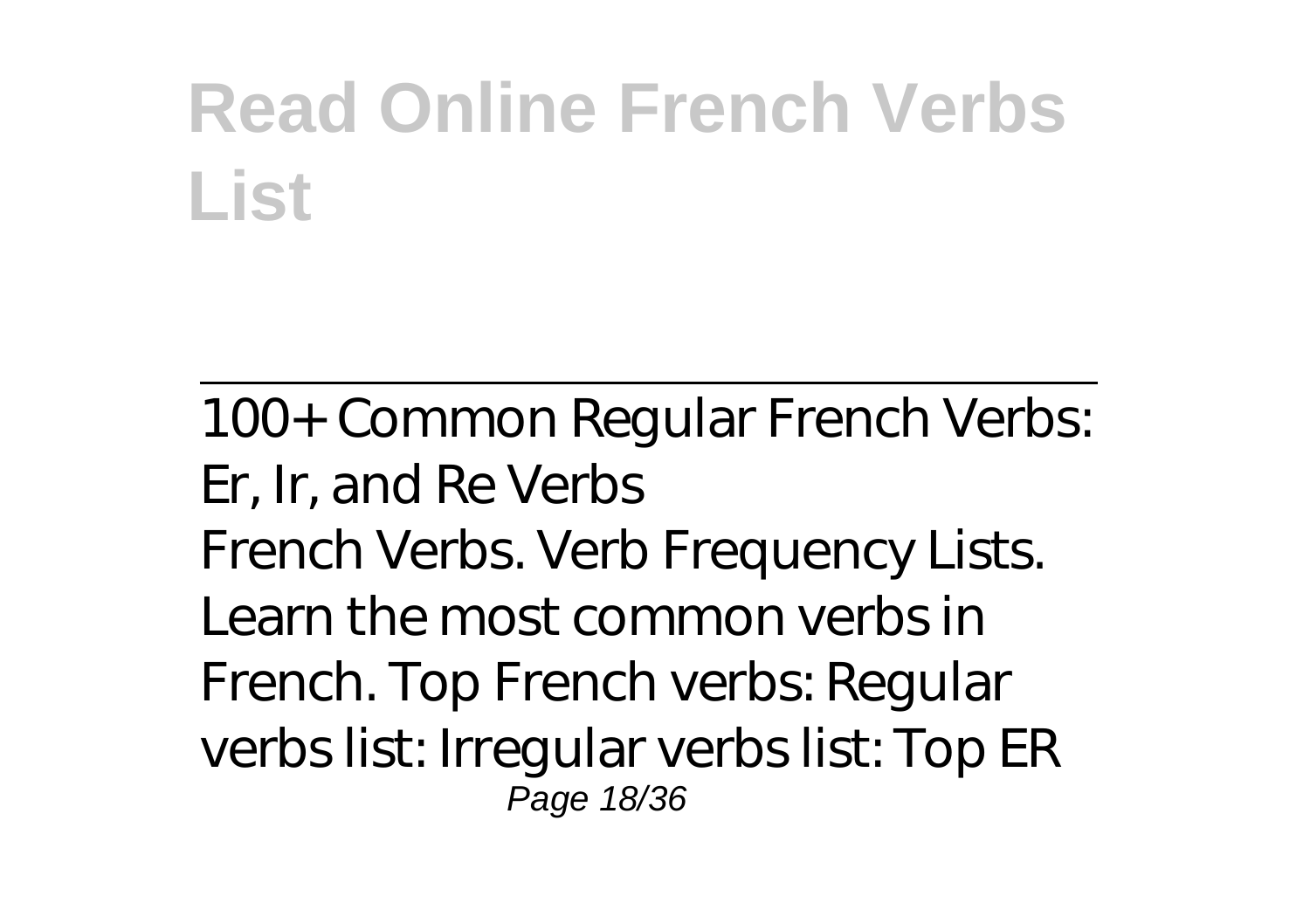verbs list: Top IR verbs list: Top RE verbs list: Verb Practice Drills - Master Those Conjugations Try some of these practice quizzes to master your conjugations, or create your own custom drills ...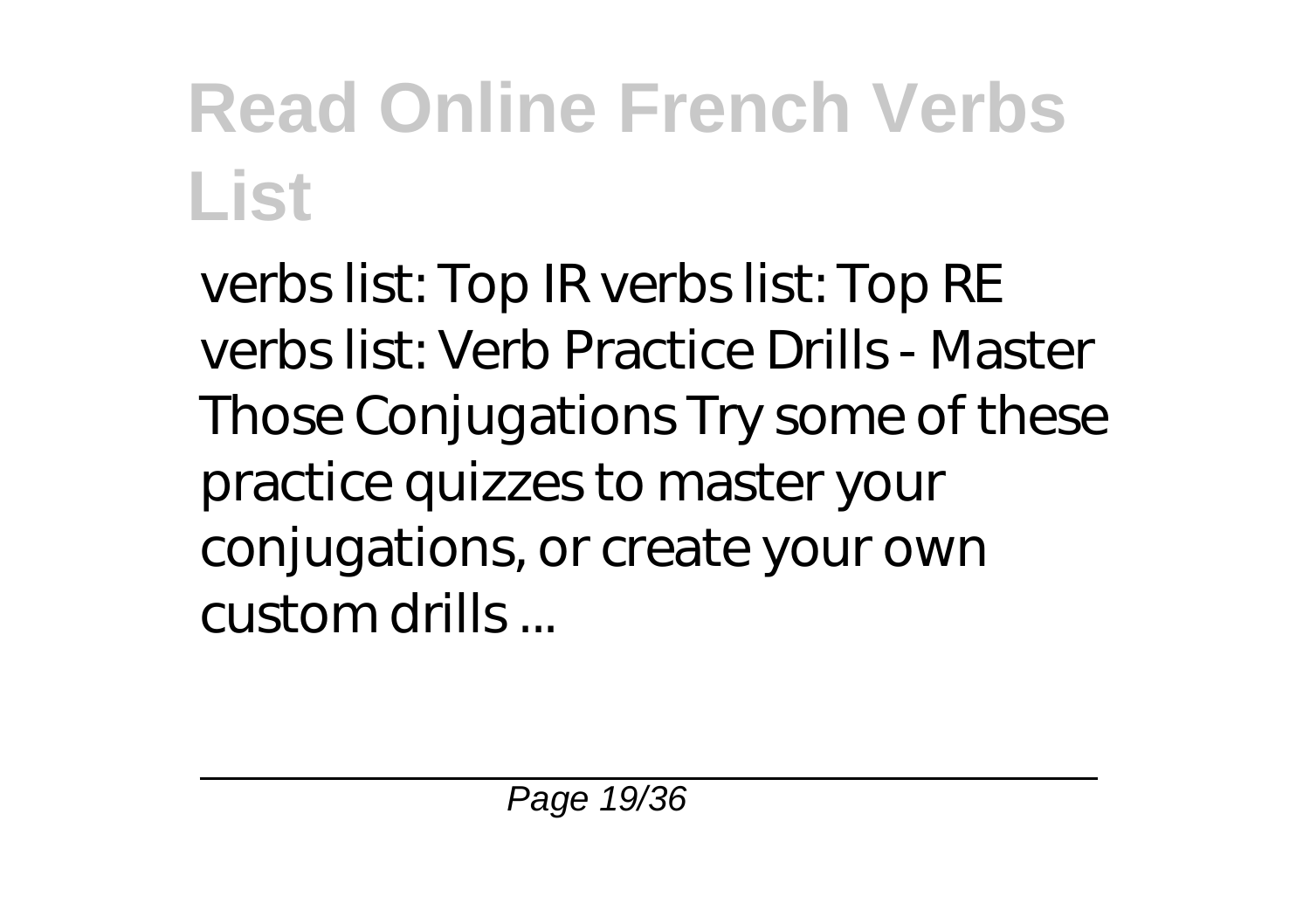French Conjugations and Verb Resources - Linguasorb List of 100+ Common Irregular French Verbs. Did you know that not all French verbs follow the regular rules? In this guide, you'll get to practice some of the most common, irregular verbs in French. We'll list over a Page 20/36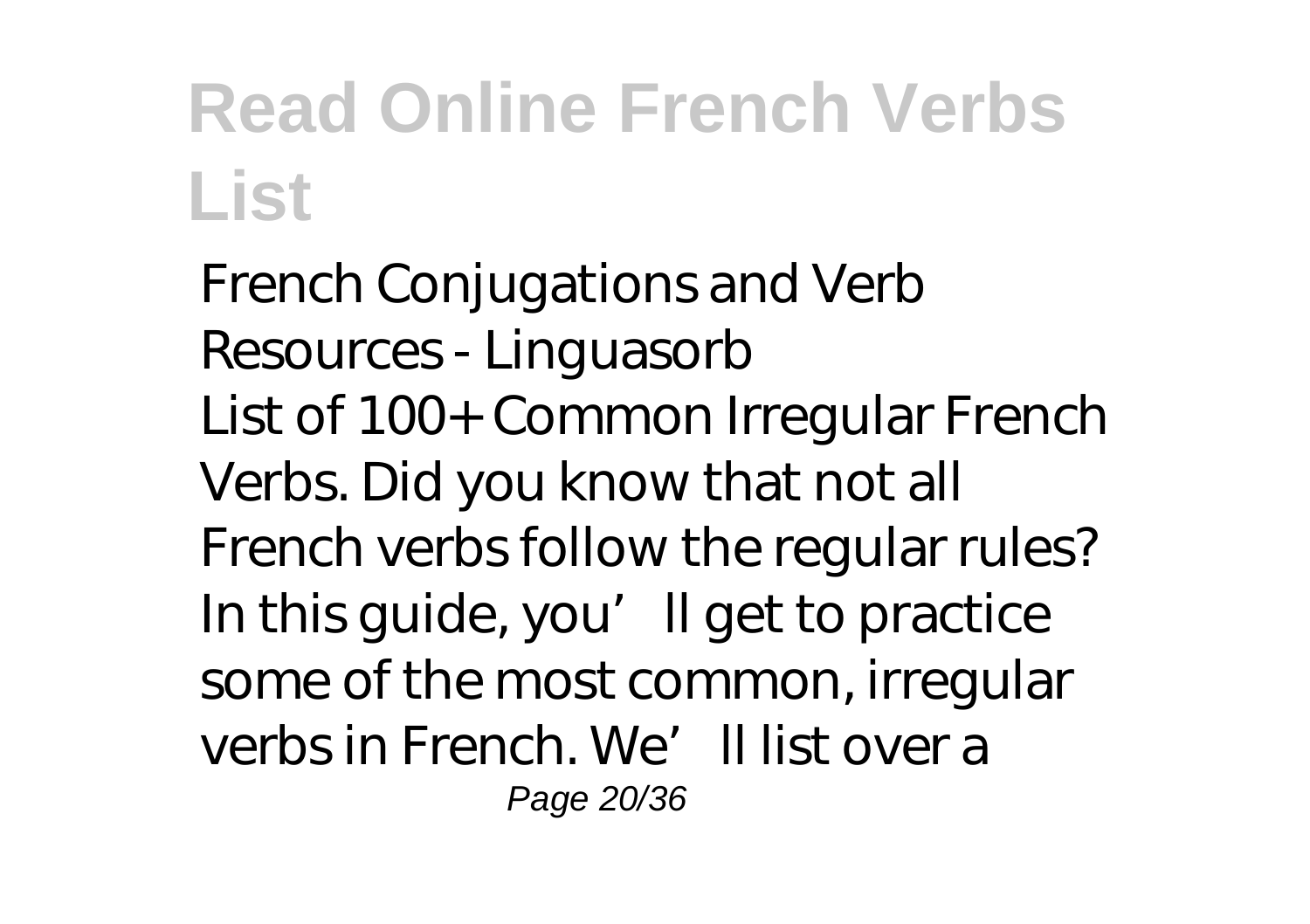hundred unique verbs that all French students should know.

100+ Common, Irregular French Verbs in the Present Tense ... Conjugating the Simple Tenses of Regular French Verbs. If the infinitive Page 21/36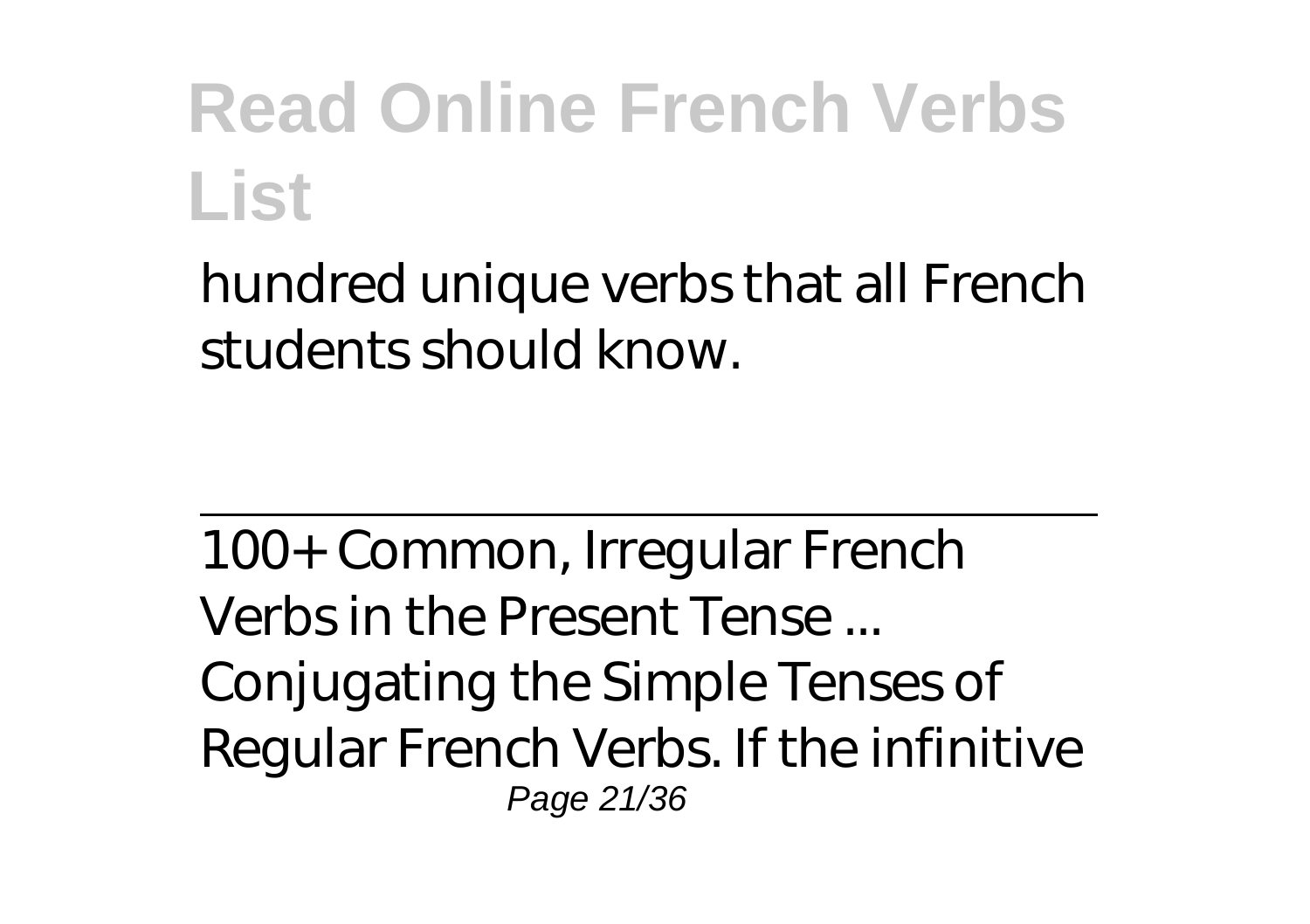of a regular French verb ends in – er, -ir, or – re, you can follow a fixed pattern in conjugating the verb. If you learn to conjugate one verb in each of the groups, you will know how to conjugate hundreds of others. The following chart has the conjugation of the five simple tenses of three Page 22/36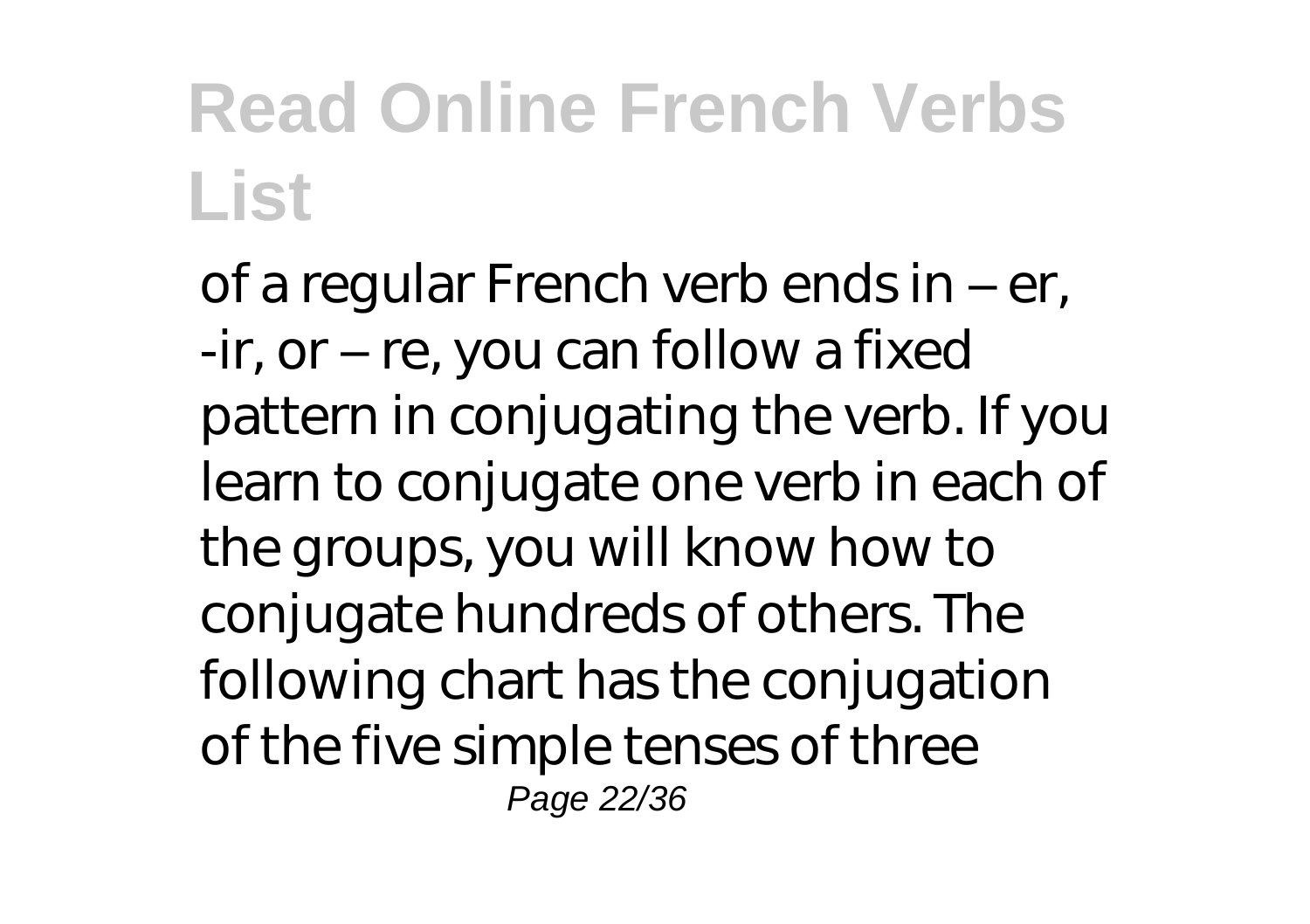common regular verbs: parl er (to speak), fin ir (to finish), and vend re (to sell).

French Verbs For Dummies Cheat Sheet - dummies Title: French Verb Conjugation Chart Page 23/36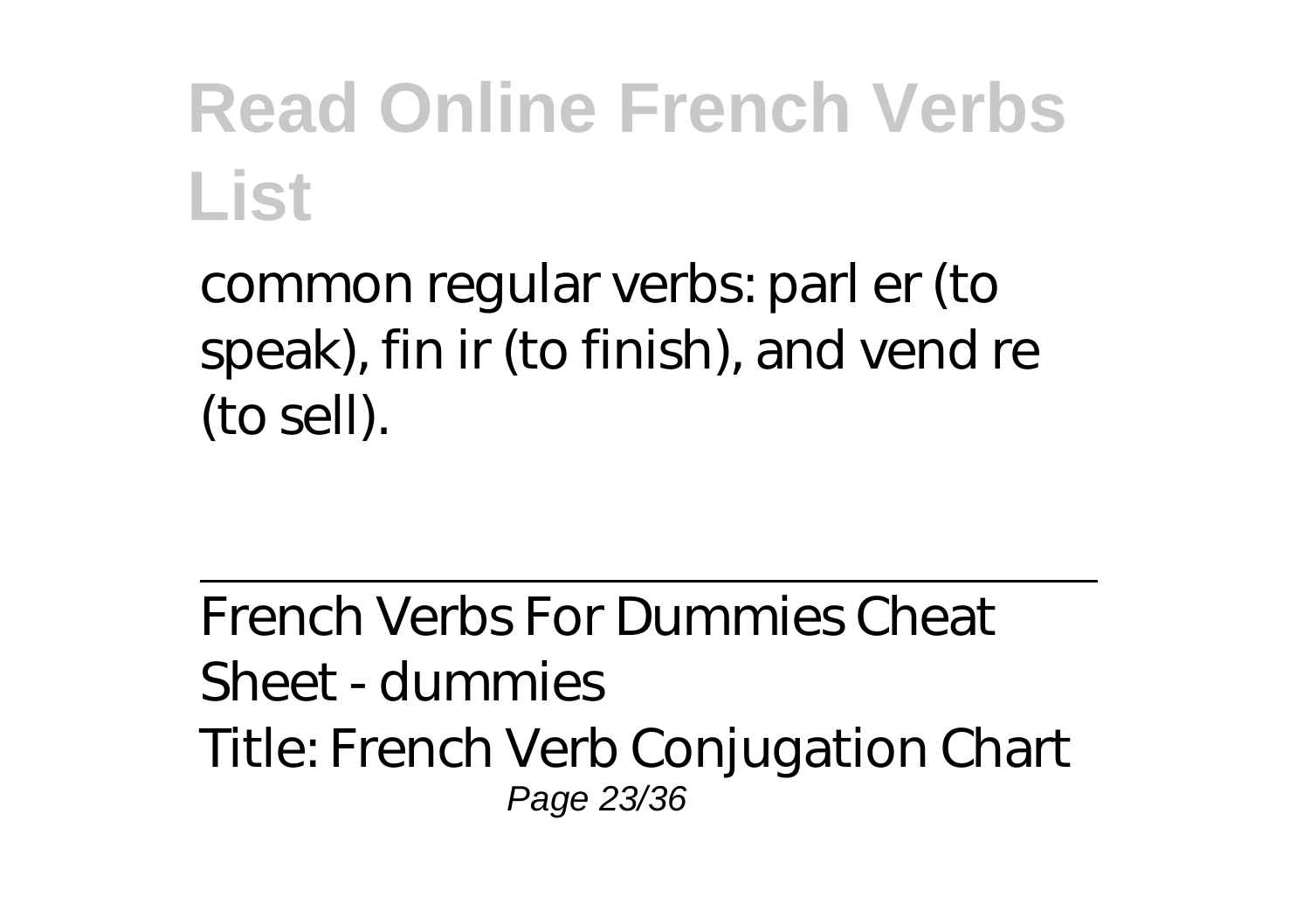Author: LoveToKnow Subject: French Verb Conjugation Chart Created Date: 8/23/2012 8:28:54 AM

French Verb Conjugation Chart cf.ltkcdn.net se diriger vers - to move Page 24/36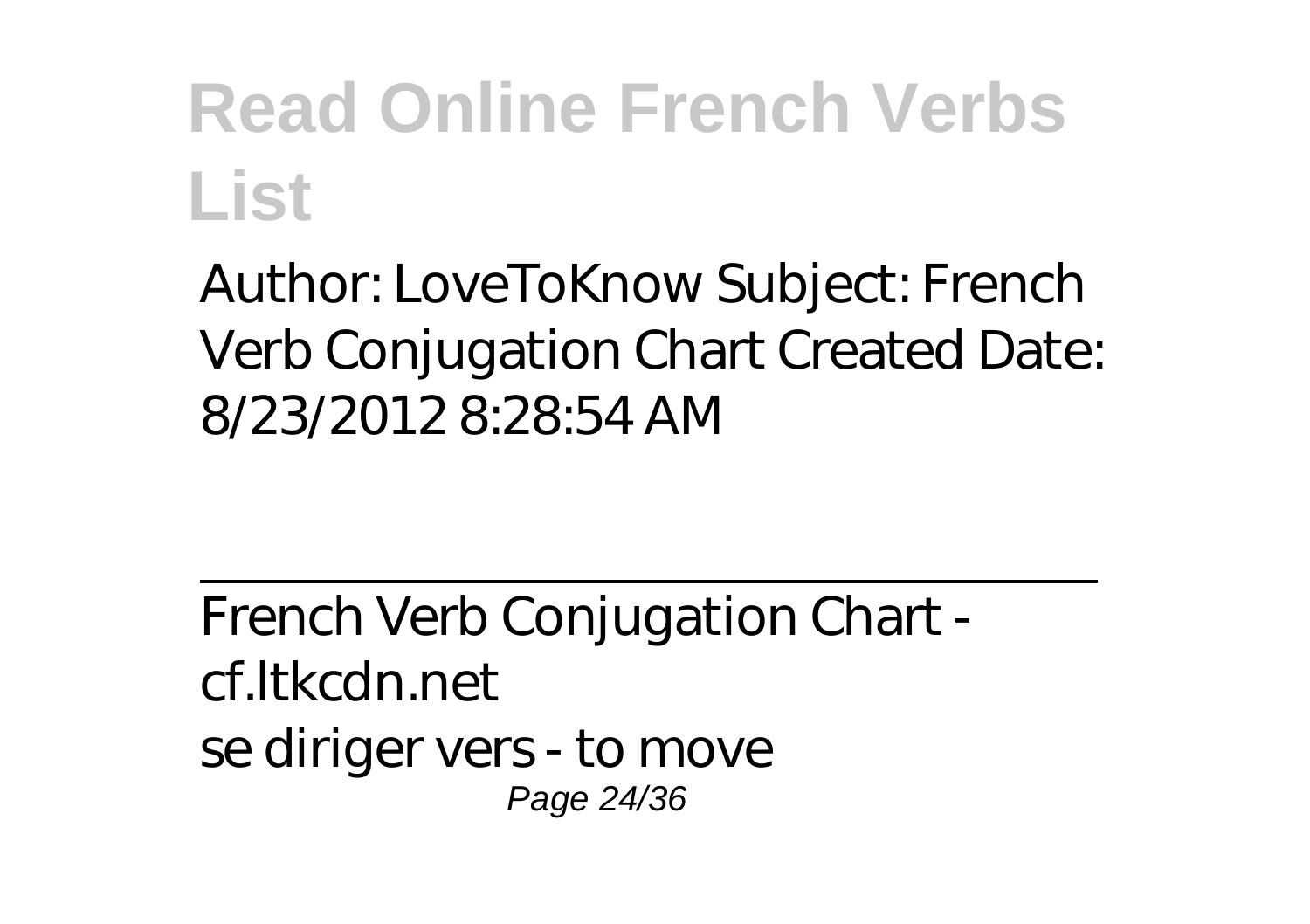toward/make/head for. donner qqch to give something. donner qqch contre - to give something in exchange for. donner qqch à qqun to give s-o s-t, to give s-t to s-o. donner sur - to overlook, open onto. dormir (la nuit) - to sleep (at night) douter de - to doubt.

Page 25/36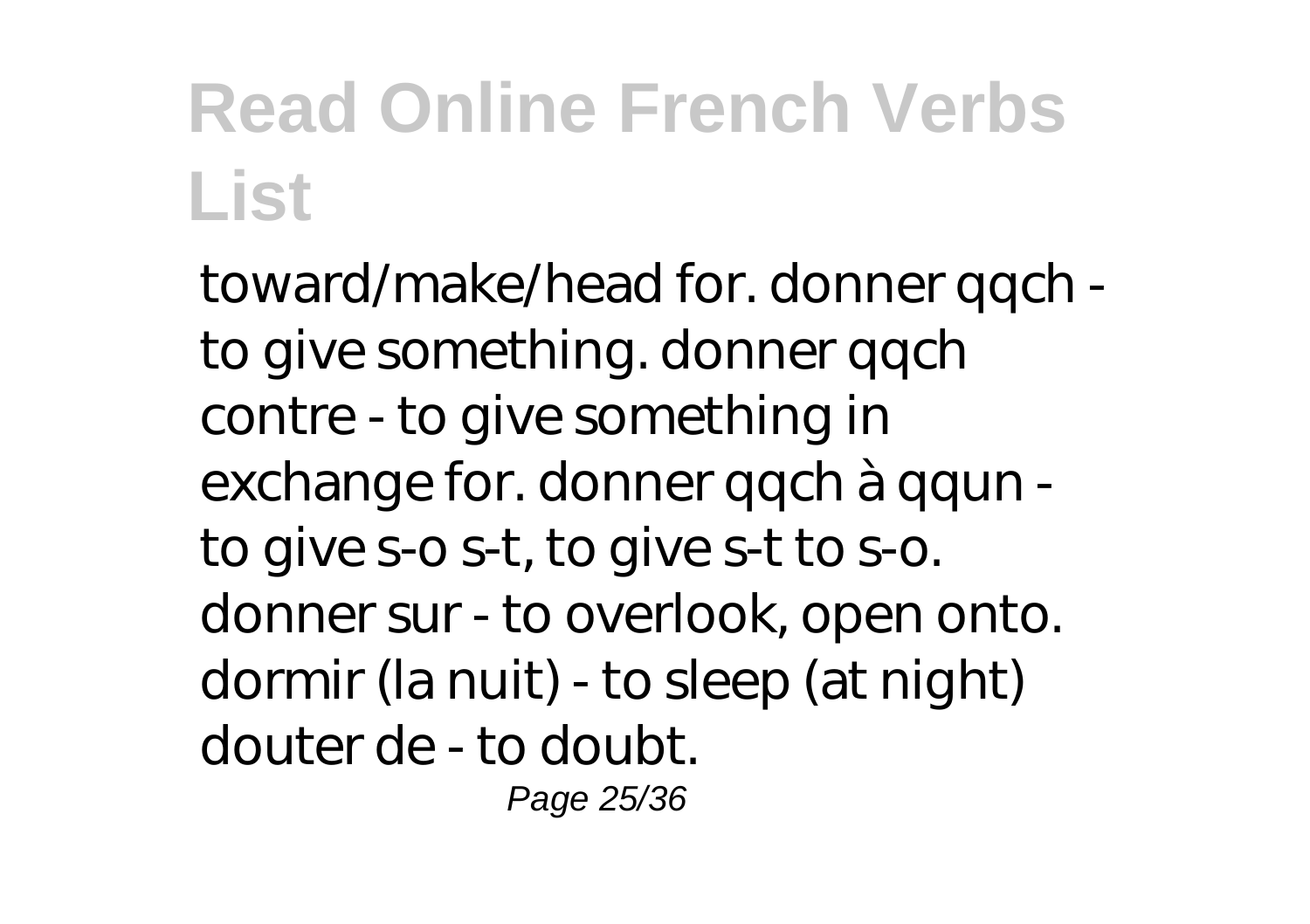A List of French Verbs With Correct Prepositions French verbs come in a variety of tenses and moods, which can seem a little complicated or even confusing to students of the language. For a Page 26/36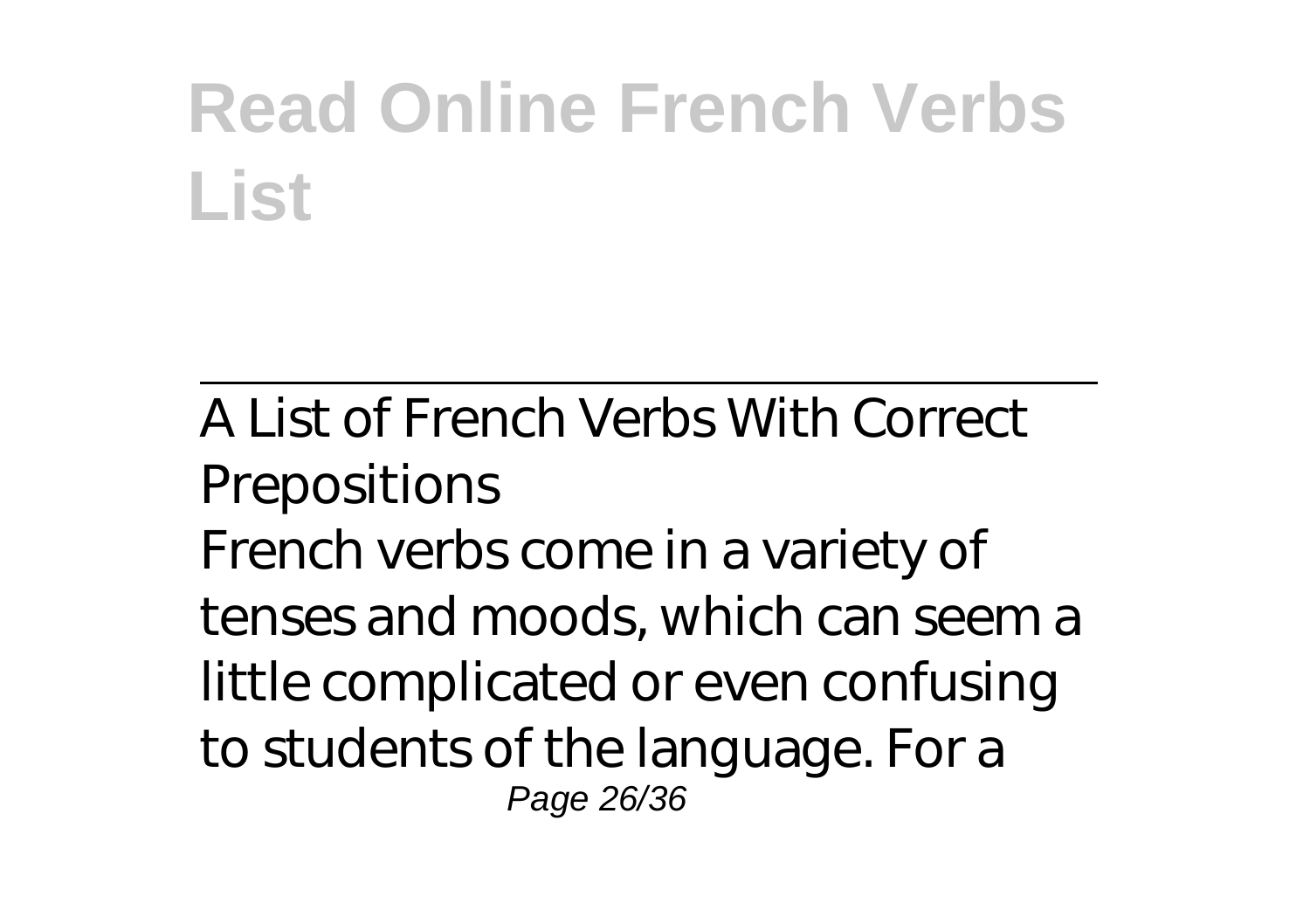quick refresher on the seven most common types of French verbs, check out this handy guide and infographic.

Learn French | Ultimate Guide to French Verbs and Grammar Check out the next 15 most common Page 27/36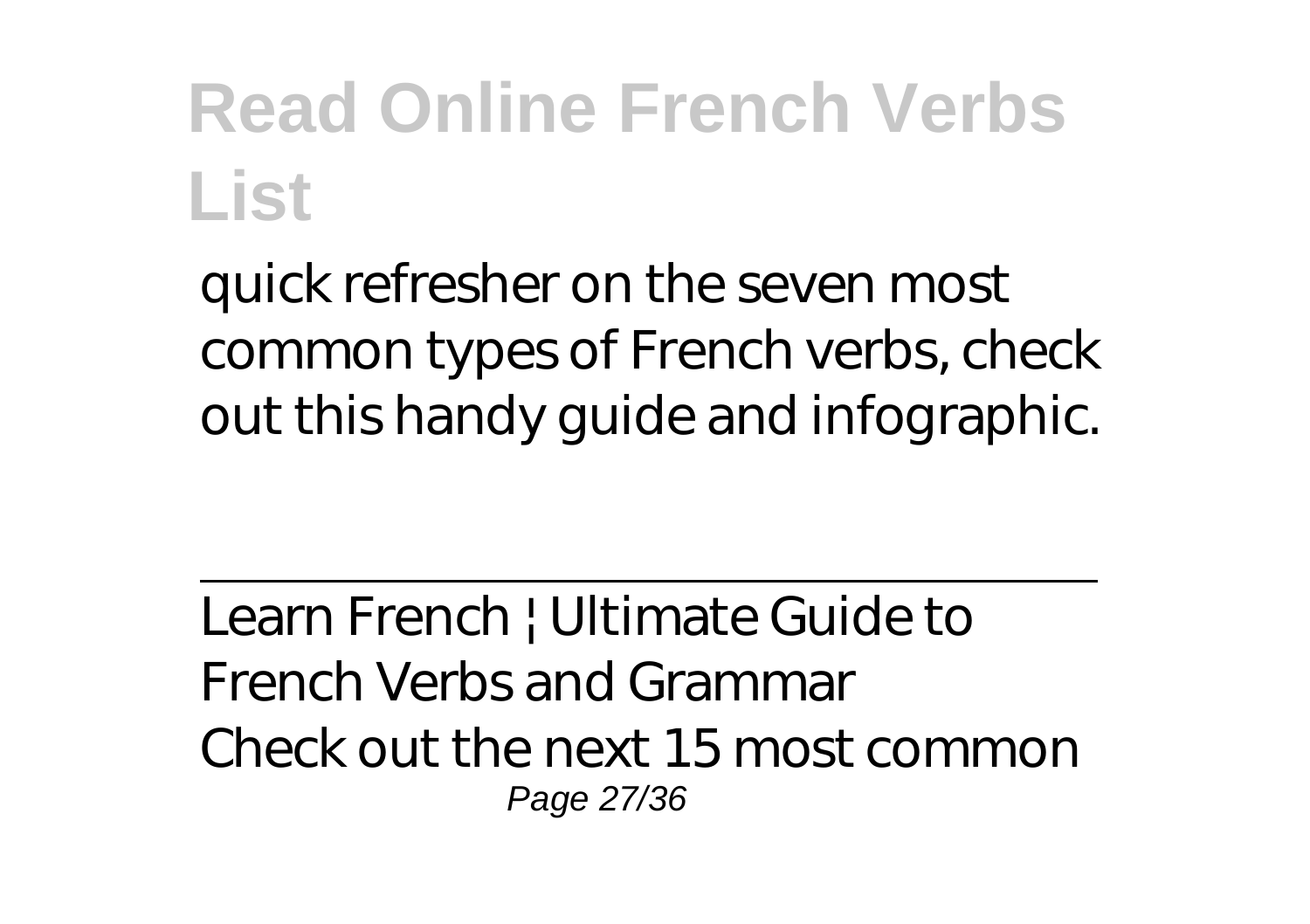verbs below: Dire means "to say," and is an irregular verb. Devoir means "to have to/must," and is an irregular verb. Donner means "to give," and is a regular -er verb. Falloir means "to need to/to be necessary," and is an irregular verb.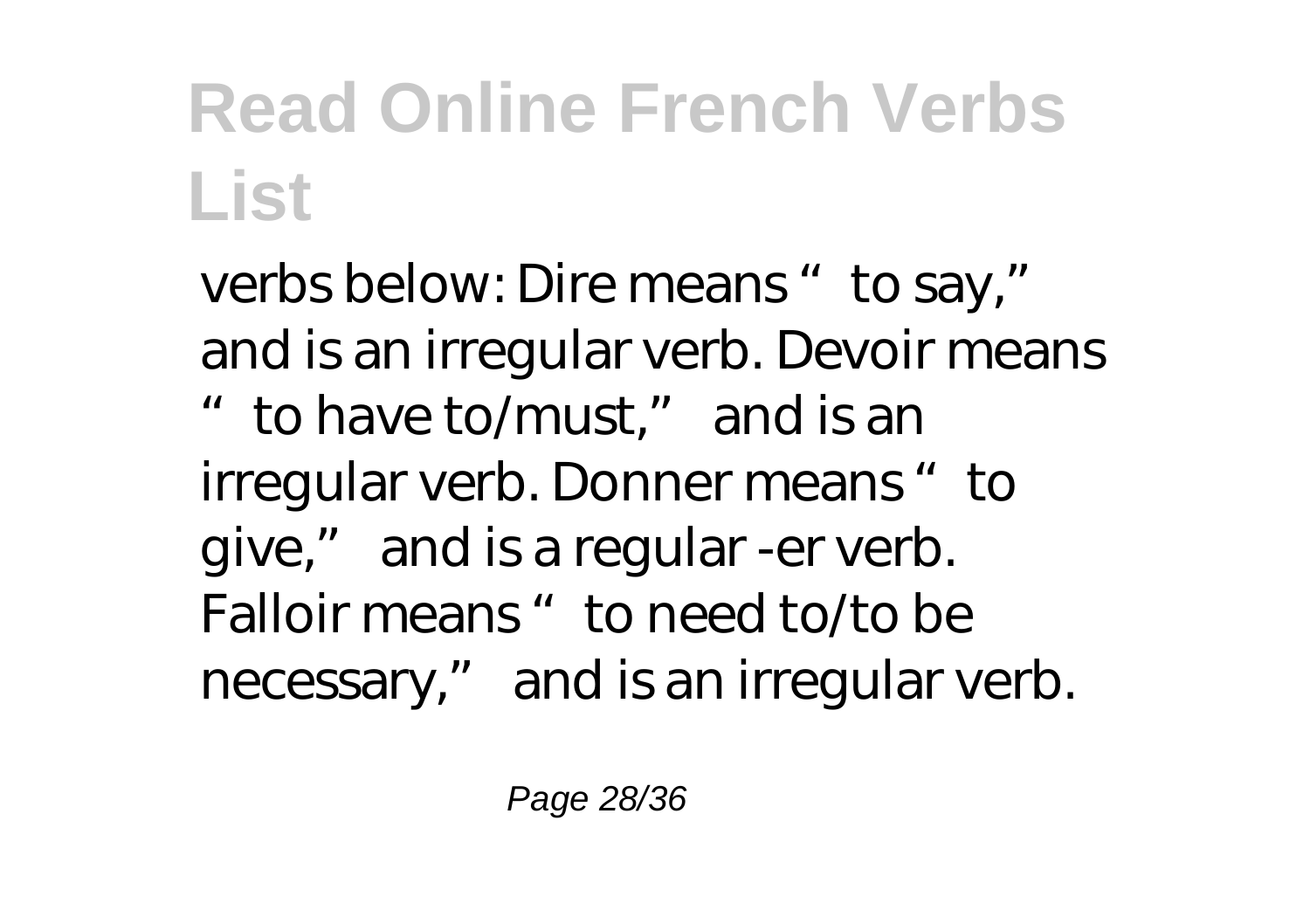Action Pack: The 10 Most Commonly Used French Verbs, All ...

However, some verbs/expressions\* don' tallow this replacement, instead requiring that the preposition be kept after the verb, followed by a stressed pronoun. J' ai pensé à Page 29/36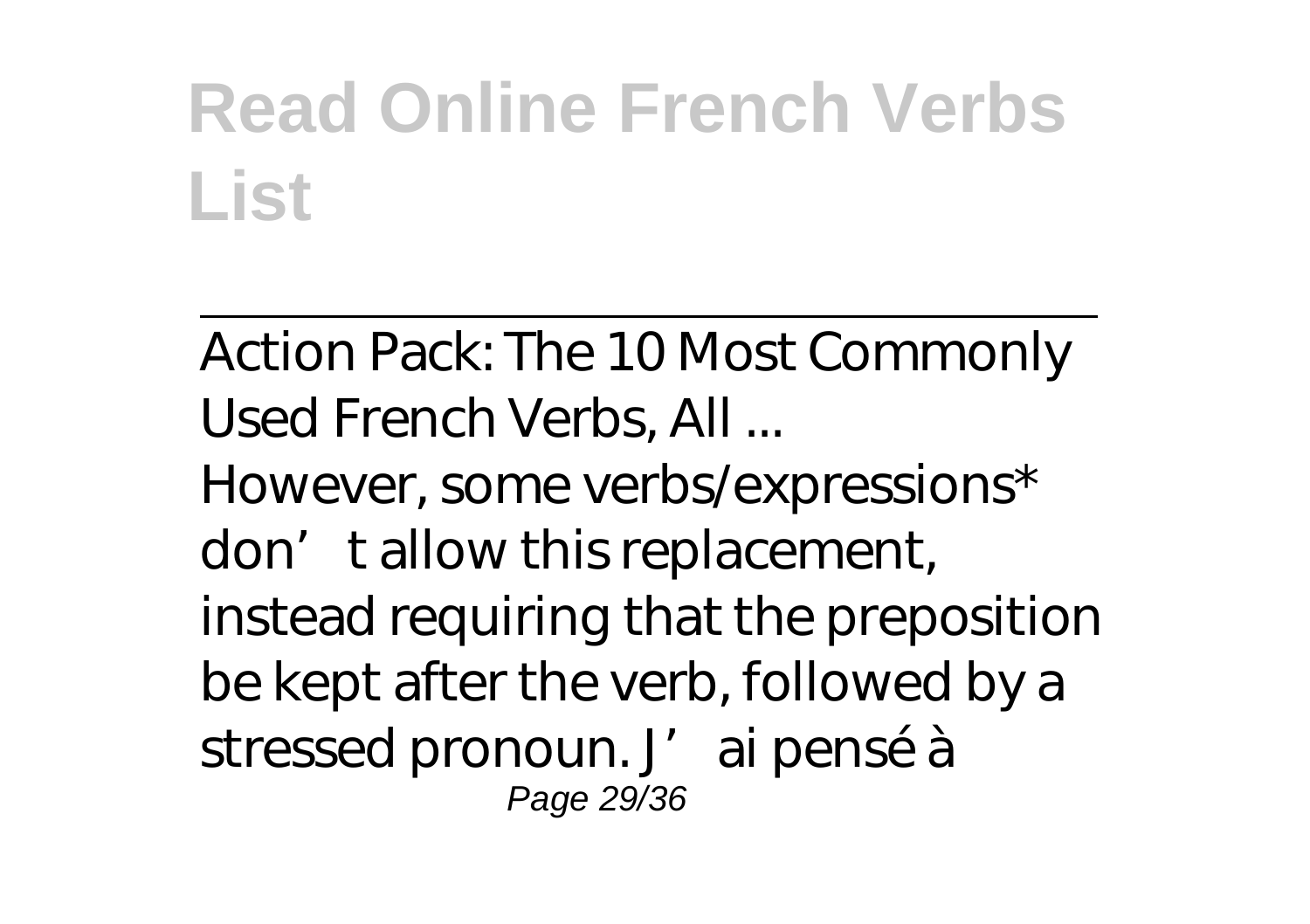David. > J' ai pensé à lui. I thought about David. > I thought about him. \*List coming soon

French Verbs with the Preposition à - Lawless French Grammar Être to be. Être. Past Participle: été. Page 30/36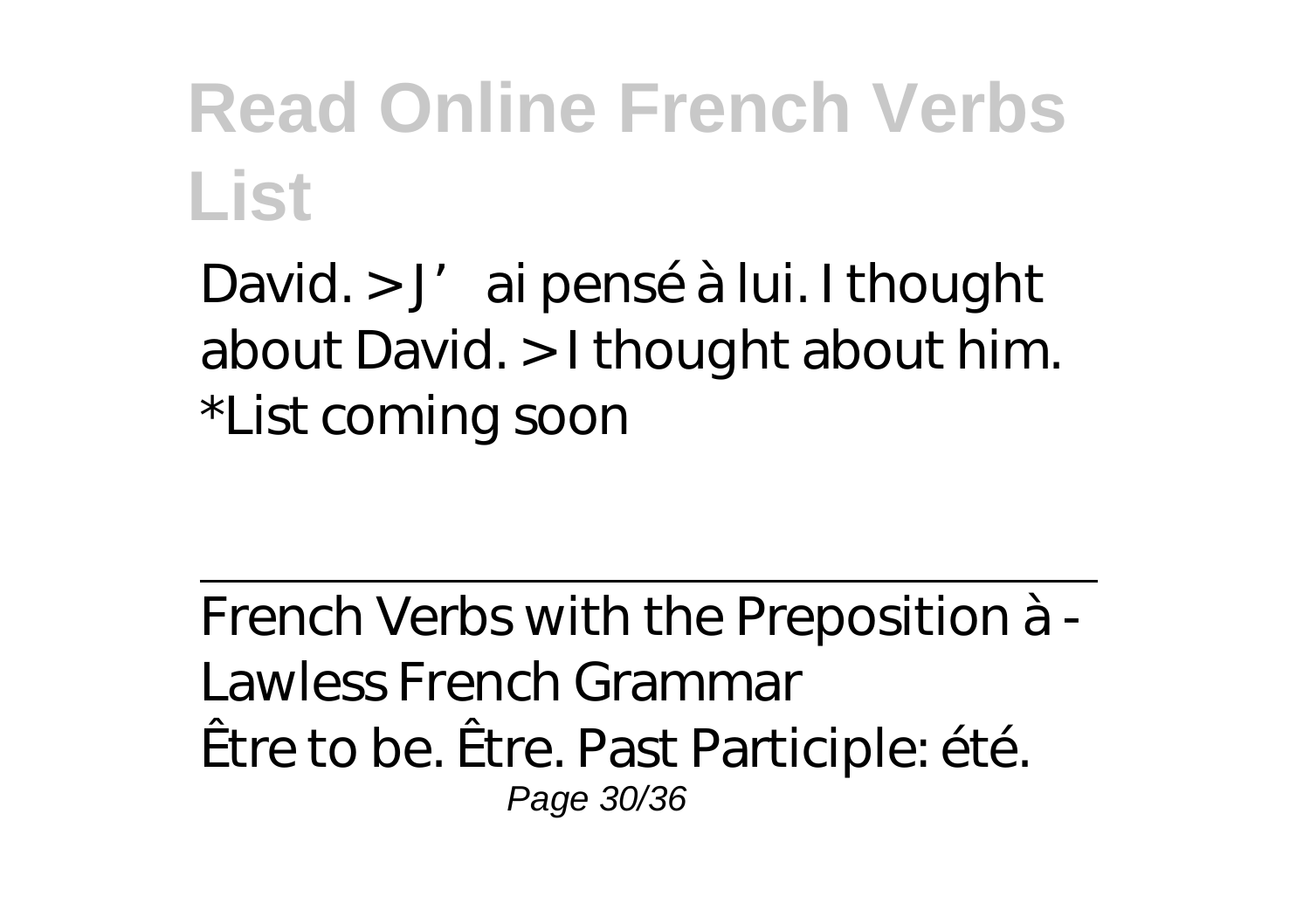Present Participle: étant. Auxilliary verb: Avoir. Irregular forms are in red. Auxilliary verbs are in blue. Bonus: Get a printable list of the top 100 French verbs , with links to quizzes for every tense. Print.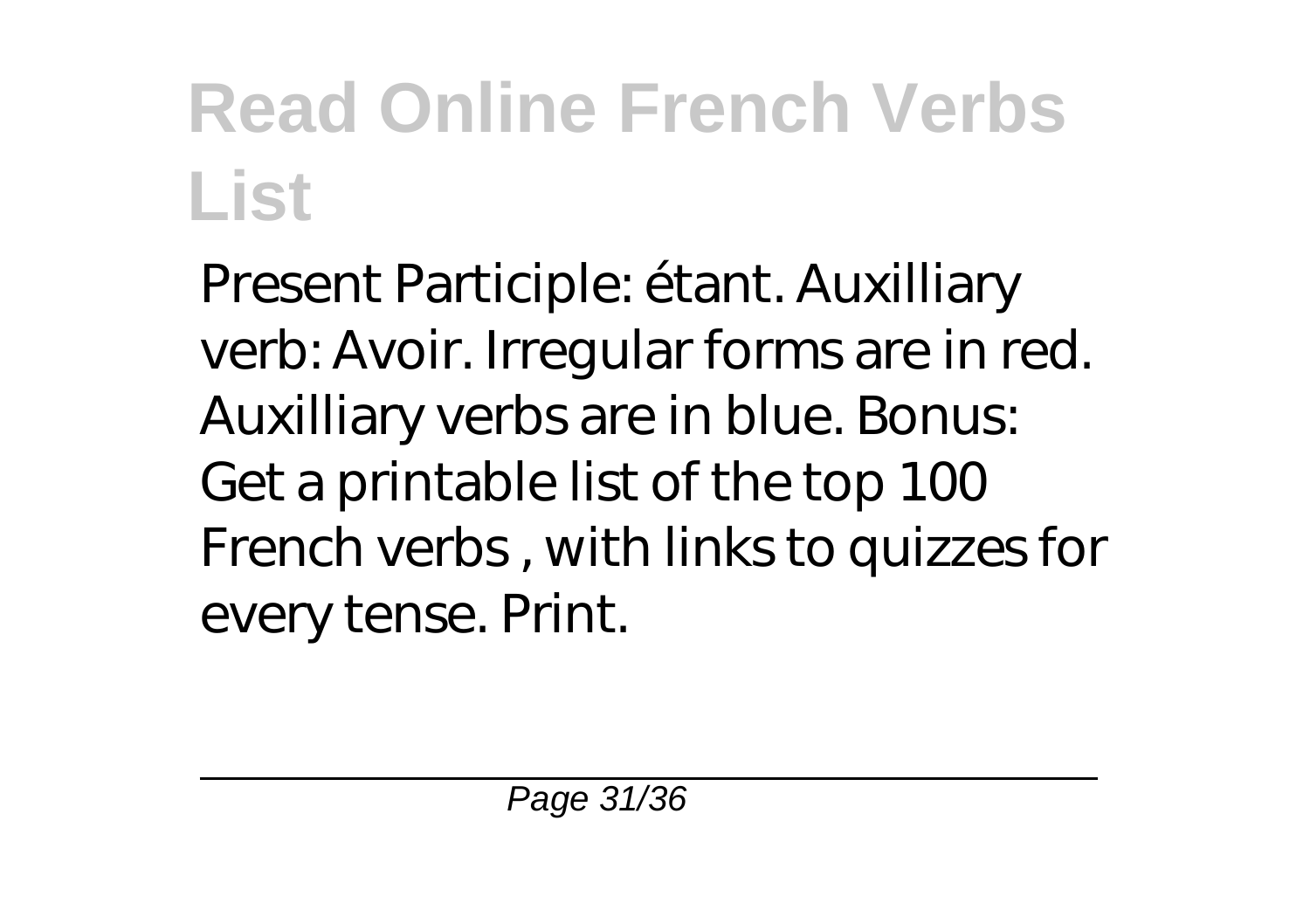Être Conjugations In All French Verb Forms - Linguasorb tu aimais you used to love. il aimait he used to love. nous aimions we used to love. vous aimiez you used to love. ils aimaient they used to love. Conditional. j'aimerais I would love. tu aimerais you would love. il aimerait Page 32/36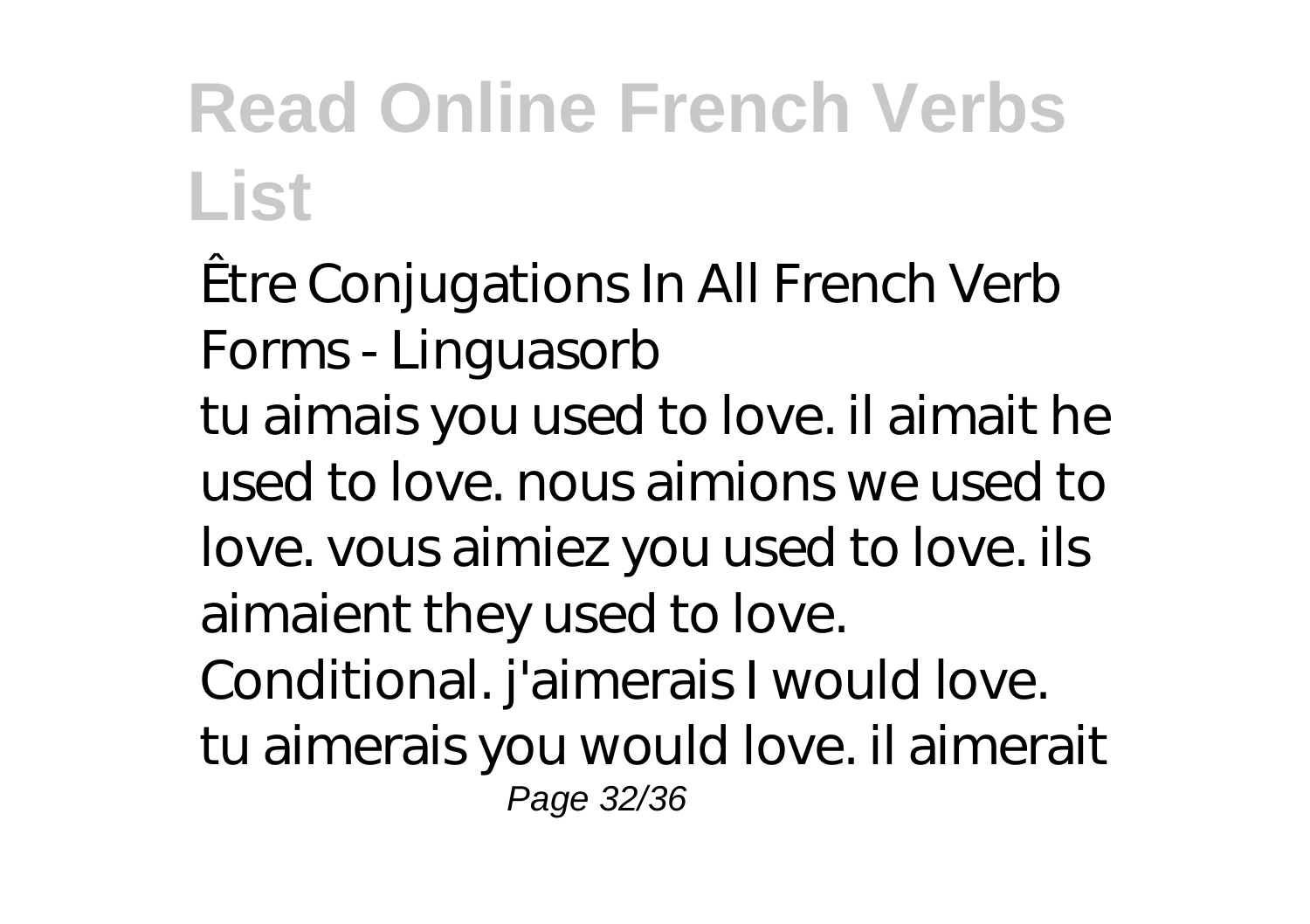he would love.

Top 100+ French Regular ER Verbs - MASTER LIST This is a list of the 100 most common ER verbs in French, colour coded with audio and full verb forms. Page 33/36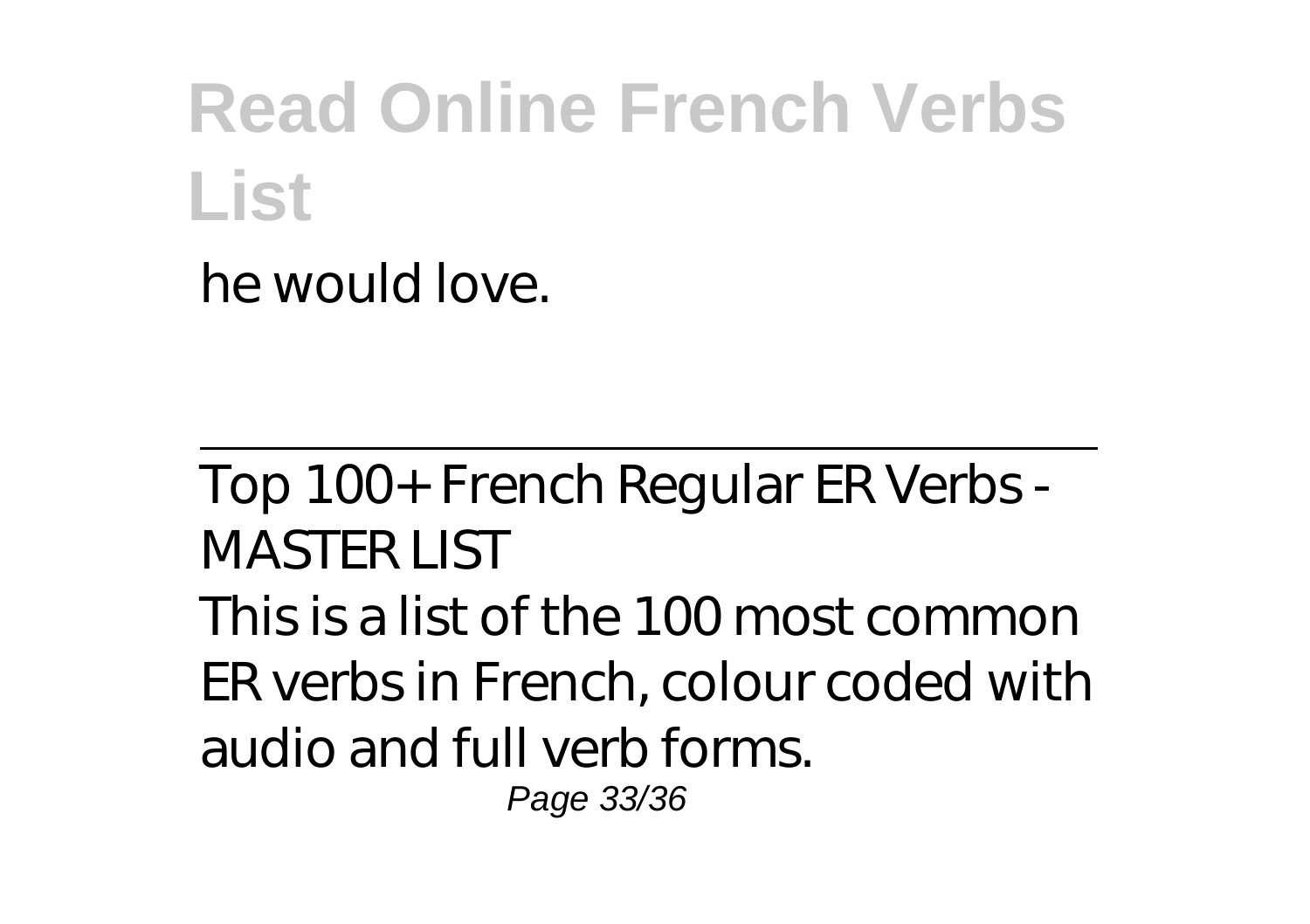Top French ER Verbs - Linguasorb The majority of French verbs are regular -ER verbs. French Regular -ER Verb Conjugations . The verb form that ends in -ER is called the infinitive, and -ER is the infinitive ending. The Page 34/36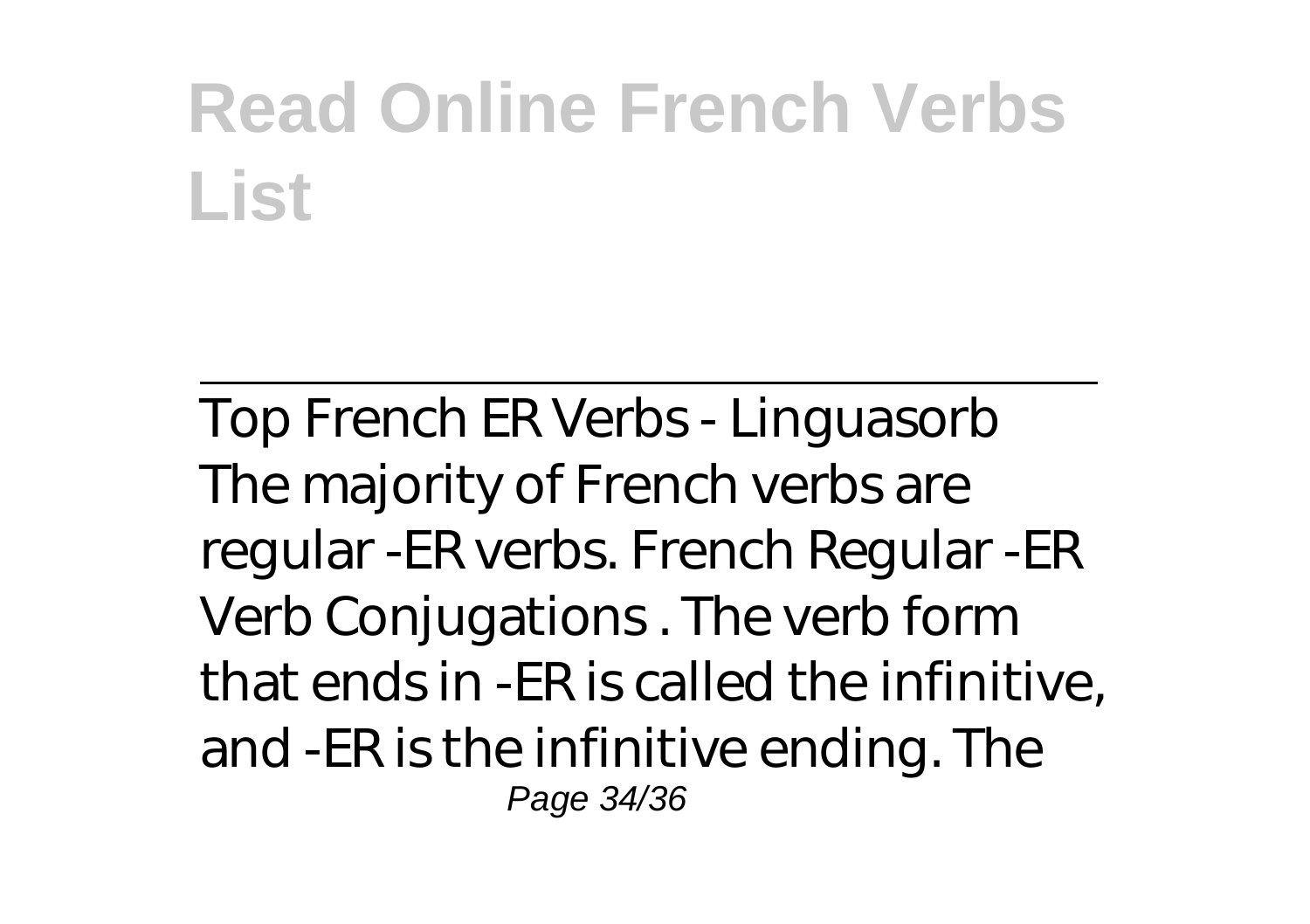verb with the infinitive ending removed is called the stem or radical. To conjugate -ER verbs, remove the infinitive ending to find the stem and add the endings.